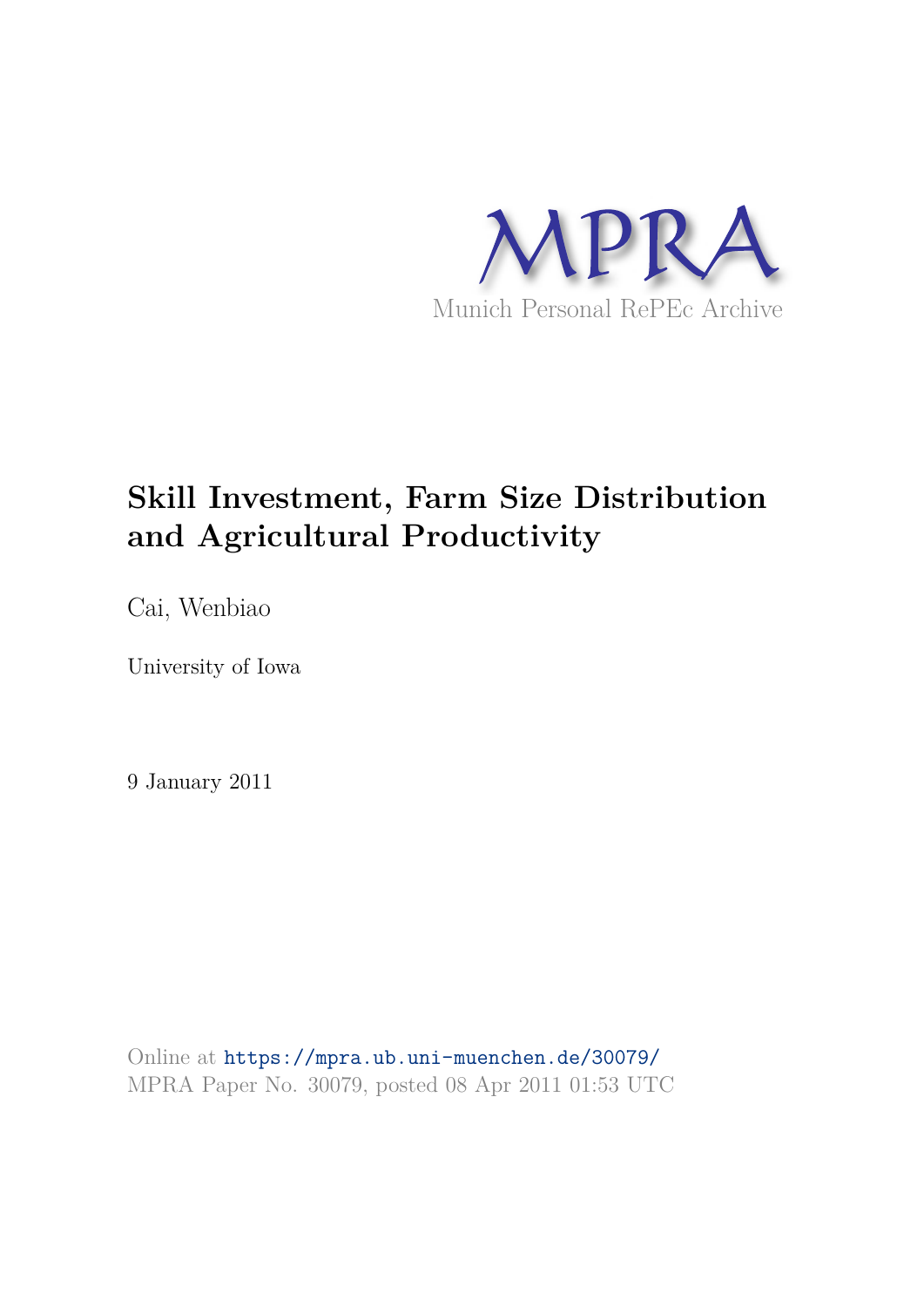# Skill Investment, Farm Size Distribution and Agricultural Productivity<sup>∗</sup>

Wenbiao Cai †

University of Iowa

#### Abstract

Low labor productivity and small scale are key features of agriculture in poor nations. This paper assesses quantitatively the role of self selection and skill investment of farmers in accounting for these observations. I construct a two-sector overlapping generation model featuring individual heterogeneity in skill. Individuals self-select into two occupations: farmers and workers. As a key ingredient, I allow skill growth in response to optimal investment. The model is calibrated to reproduce the farm size distribution and other macroeconomic statistics in the US. Quantitative results show that low aggregate total factor productivity and suboptimal skill investment are the main drivers of unproductive, small-scale agriculture in poor countries.

JEL Classification: O11, O13, O41

Keywords: Agricultural productivity, skill investment, farm size distribution, income differences.

### 1 Introduction

Two features of the agricultural sector in poor nations are striking. The first one is its low productivity. Output per worker measured in international dollar in countries from the

<sup>∗</sup> I am grateful to B.Ravikumar for continuous encouragement and guidance. I thank participants in the University of Iowa seminar and Muharrem Yesilirmak for helpful comments. All errors are my own.

<sup>†</sup>Department of Economics, W210 John Pappajohn Business Building, Iowa City, IA 52242-1000. Email: wenbiao-cai@uiowa.edu.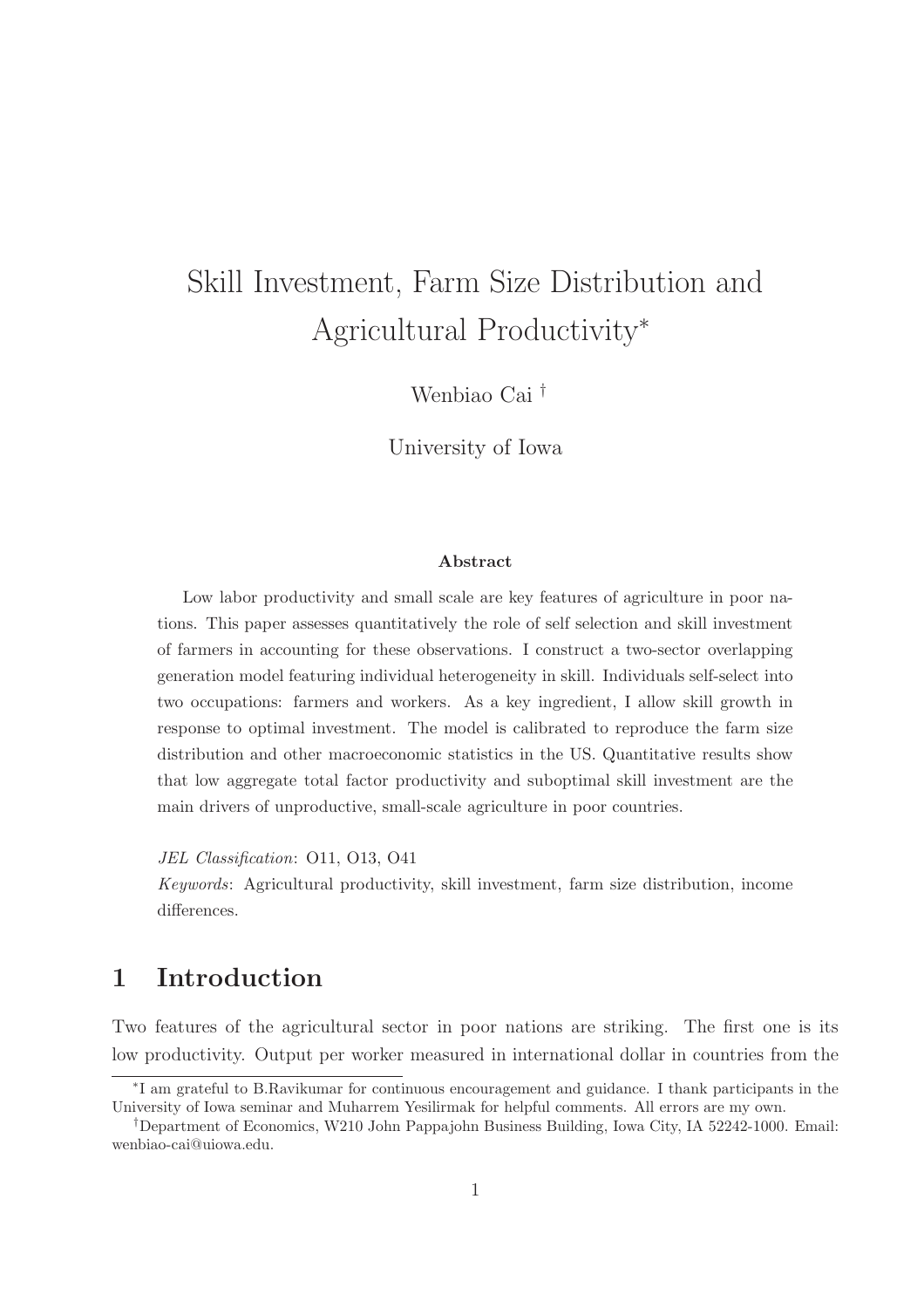bottom 5% of the world income distribution is 60 times lower, compared to that in the top 5%. The vast inequality in agricultural productivity across countries is documented in Caselli (2005) and Restuccia, Yang, and Zhu (2008), and has simulated a large body of research to provide feasible explanations. These explanations range from unmeasured home production as in Gollin, Parente, and Rogerson (2004), barriers to intermediate inputs as in Restuccia, Yang, and Zhu (2008), low efficiency of workers as in Lagakos and Waugh (2010) and high transportation cost as in Adamopoulos (2006) and Gollin and Rogerson (2010).

The second, and relatively less well-known, feature is the small scale of production. I follow a long tradition in the literature and measure scale as the land size of a farm. To demonstrate the enormous differences in scale of agricultural production across countries, I present two figures. Figure 1 plots mean farm size against 1996 real income per worker in log scale. Mean farm size clearly rises with income per worker - with a correlation of 0.53. An average farm in the United States, for example, commands 180 hectares of land - 90 times the size of an average farm in Uganda. Most of the differences in mean farm size remain after controlling for the size of arable land and types of crops produced within a country.



Source: real GDP per worker: Penn World Table, mark 6.1; Mean farm size: World Census of Agriculture, round 1990, 2000.

Figure 1: Cross Country Distribution of Mean Farm Size

The inequality in average farm size reflects the differences in the size distribution of farms. Figure 2 plots the (average) farm size distribution in two representative groups of countries.<sup>1</sup> In the poorest five nations, 73% of the farms are smaller than 5 hectares. In contrast, 50% of the farms in the richest five nations exceed 50 hectares in size.

<sup>&</sup>lt;sup>1</sup>Rich countries: US, Canada, Australia, Norway, Switzerland. Poor countries: Uganda, Burkina Faso, Ivory Coast, Pakistan, Sri Lanka.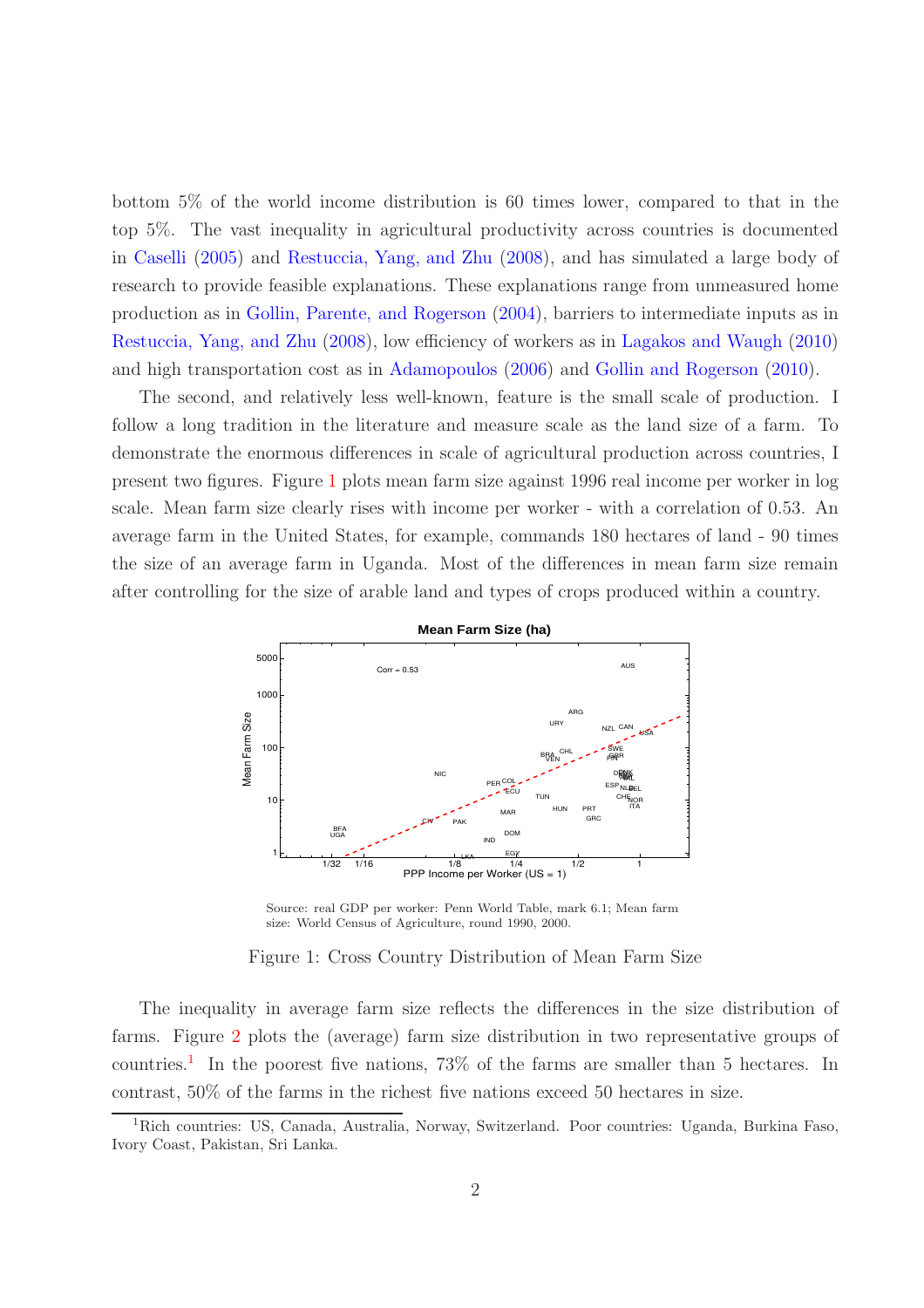

Source: Author's calculation. Penn World Table mark 6.1; World Census of Agriculture, round 1990, 2000.

Figure 2: Size Distribution of Farms Across Income Levels

Farm level data from the US show that larger farms are remarkably more productive. Using 2007 agriculture census data, I find that farms in the top scale bracket are at least 16 times more productive in terms of sales per worker, and 30 times more productive in terms of value added per worker, compared to those in the bottom scale bracket.<sup>2</sup> Productivity also appears to increase monotonically with scale, as illustrated in Figure 3. Internationally, farm level productivity data as detailed as the ones in the US are not systematically available, especially for developing countries. In a study of 15 developing countries, Cornia (1985) found that larger farms have higher value added per worker, but lower value added per hectare.<sup>3</sup> To see the effect of scale on average productivity in agriculture, consider a counterfactual experiment where all countries have the US farm level productivity, but produce at their own scales. In Appendix B, I show that observed differences in farm size distribution alone can generate a factor of 7 differences in output per worker, between the 90th percentile country and 10th percentile country.

Two questions naturally arise: why are farms predominantly small in poor nations and how producing at a small scale affects agricultural productivity in these economies. I develop a model in which agriculture output is produced by idiosyncratic farmers facing a decreasing

<sup>2</sup>Substantial differences remain when productivity is measured residually. The Solow residual ranges from 3 to 5 times higher for farms in the top scale bracket. The results are also robust when earlier censuses (92, 97 and 02) are used.

<sup>3</sup>Similar findings are documented in Fan and Chan-Kang (2005) for a set of asian countries, and in Byiringiroa and Reardon (1996) for Rwanda. There is a also large literature debating the relation between farm size and *land* productivity. See Feder (1985) and reference therein.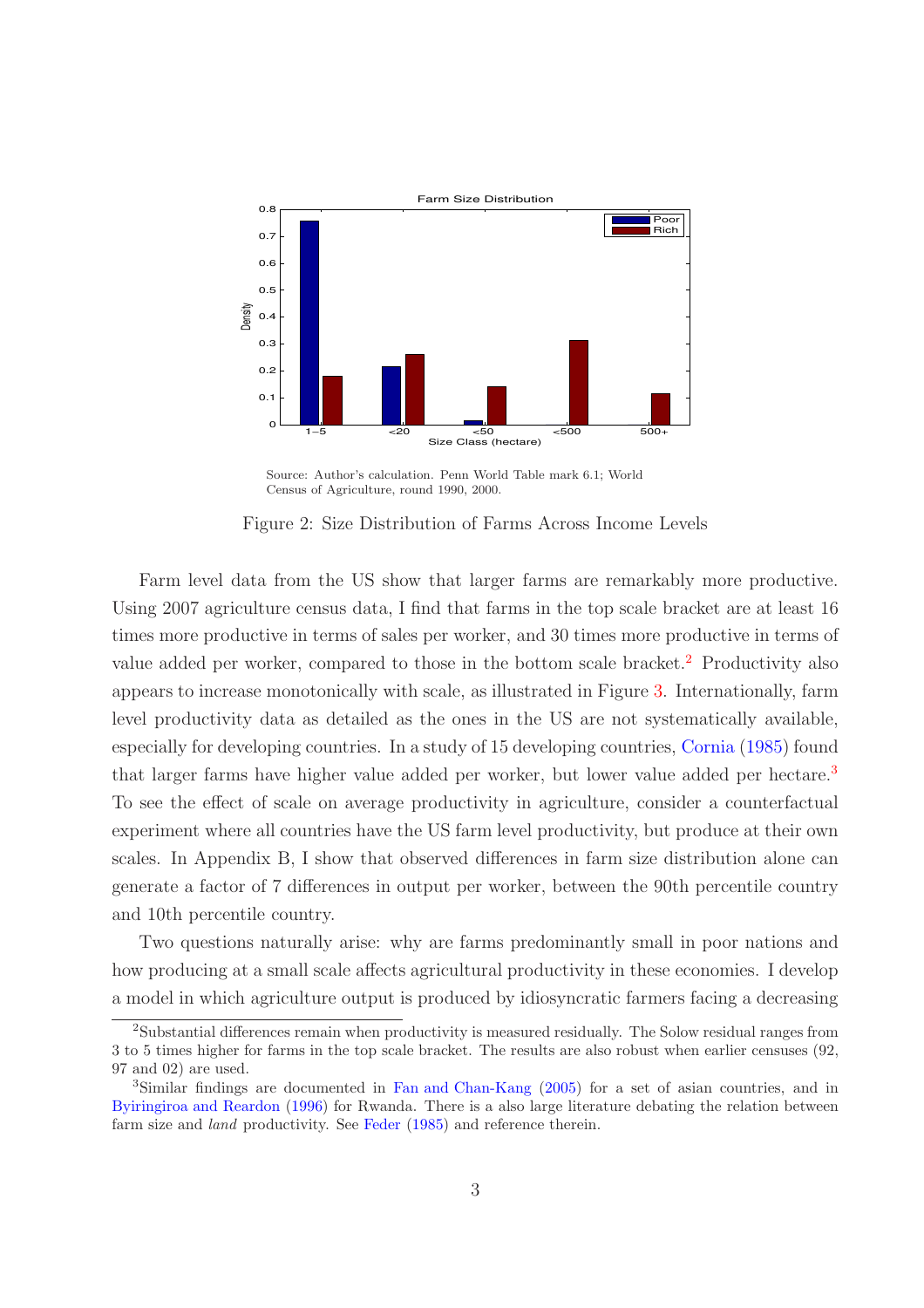

Source: Author's calculation. 2007 US Census of Agriculture, Vol 1, Chapter 1: Table 58.

Figure 3: Productivity by Size of Farms, United States 2007

returns to scale technology. The productivity of farmers determines the scale of production as well as the average productivity in agriculture. The model builds on Lucas  $(1978)$ , extended to allow for on-the-job skill investments.

Differences in average productivity of farmers arise from two distinct margins in the model. The extensive margin operates through occupation choice, i.e., heterogeneous individuals self-select into farmers and workers. More able individuals will run farms and produce agricultural output, and less able ones will supply labor for wage. Subsistence need, however, dictates that even less able farmers will be producing in poor nations. As a result, average productivity of farmers is low in these countries. This margin is similar to the one stressed in Lagakos and Waugh (2010).

The intensive margin operates through on-the-job skill investment, which is the key ingredient of this paper. By allocating time to skill investment, farmers improve their exogenously drawn productivity over the life cycle. At the aggregate, such improvement acts like an increase in total factor productivity in agriculture. However, farmers in poor economies invest less in skill due to high financing cost - in the form of high interest rate, which adversely impacts their equilibrium productivity. On the one hand, skill investment can be broadly interpreted as a form of human capital accumulation. Focusing on the intensive margin accords with recent development in the literature that emphasizes the role of human capital accumulation in understanding income differences.<sup>4</sup> On the other hand, cross-section data in the US reveals that on-the-job skill investment is a critical component of farmer's

<sup>&</sup>lt;sup>4</sup>See Manuelli and Seshadri (2005), Cordoba and Ripoll (2007), Erosa et al. (2010), among others.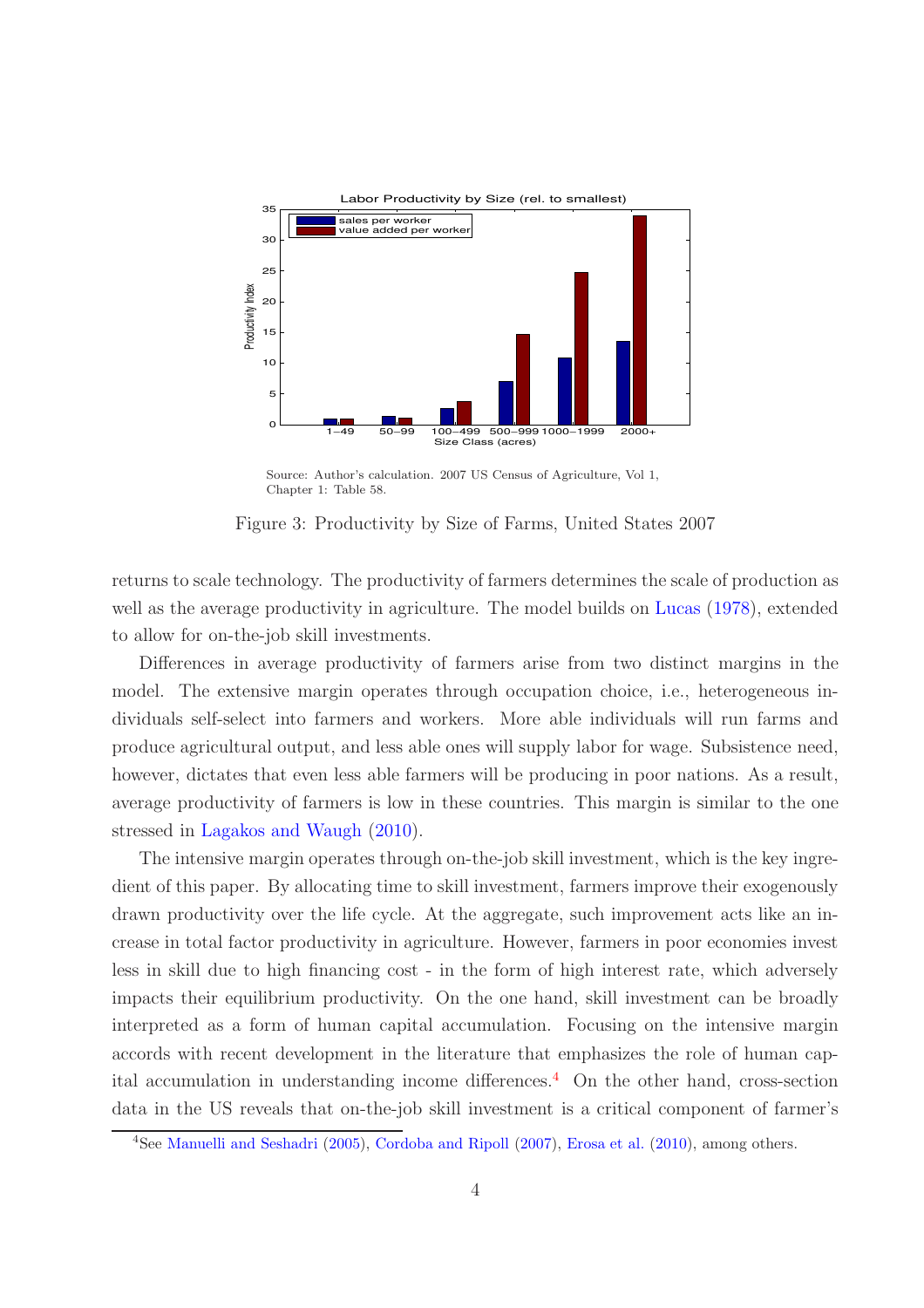productivity. Table 4 records the time allocation between farm work and non-farm work by operators aged 25 and above, whose primary occupation is farming. Table 5 documents the life-cycle productivity profile of farm operators. The key observation is that young farmers allocate substantial amount of time to non-production activities that improve their future productivity by as much as a factor of 1.5. This suggests that skill investment might be quantitatively important in determining productivity in agriculture.

I calibrate the model to the US. In particular, the model reproduces the size distribution of farms and time allocations of farmers. Doing so provides reasonable identification of the underlying skill distribution and imposes discipline on the behavior of on-the-job skill investment. Given exogenous differences in aggregate total factor productivity and land endowment - both inferred from data, the model predicts a 23-fold difference in agricultural output per worker between the 80th percentile country and the 20th percentile country, compared to a 25-fold difference in the data. Like in the data, the model also generates much larger farms in high income countries. Mean farm size is 380 hectares in the 80th percentile country, and only 16 hectares in the 20th percentile country. Quite surprisingly, endogenously produced farm size distributions are remarkably close to the actual ones for a large set of countries, which I view as support of the mechanism stressed in this paper. The model also accords well with data in terms of sector labor share and relative price.

This paper is related to a large literature that studies cross country income differences, e.g., Klenow and Rodriguez-Clare (1997), Prescott (1998), Hall and Jones (1999).<sup>5</sup> In stressing the role of unmeasured skill, this paper is similar to Assuncao and Ghatakb (2003). However, they mainly focus on the negative correlation between size and land productivity in an analytical framework. Adamopoulos and Restuccia (2009) also focus on farm size heterogeneity across countries and use a version of Lucas (1978) to endogenously generate a size distribution. Two key features separate this paper from theirs. Firstly, they do not consider occupation choice, and instead focus on time allocation between agricultural and nonagricultural production uniformly for all household members, despite their different skills. Secondly, a key contribution of this paper is to explore quantitatively the role of on-the-job skill investment in determining productivity of farmers. This aspect is absent in their paper. Hence, I view this paper as complement to theirs.

The remaining of the paper is organized as follows. In section 2, I describe the economic environment and define a competitive equilibrium. In section 3, I calibrate the model and

<sup>&</sup>lt;sup>5</sup>For stressing the role of agriculture in understanding income differences within a development accounting framework, see also Cordoba and Ripoll (2005), Chanda and Dalgaard (2008) and Vollrath (2009).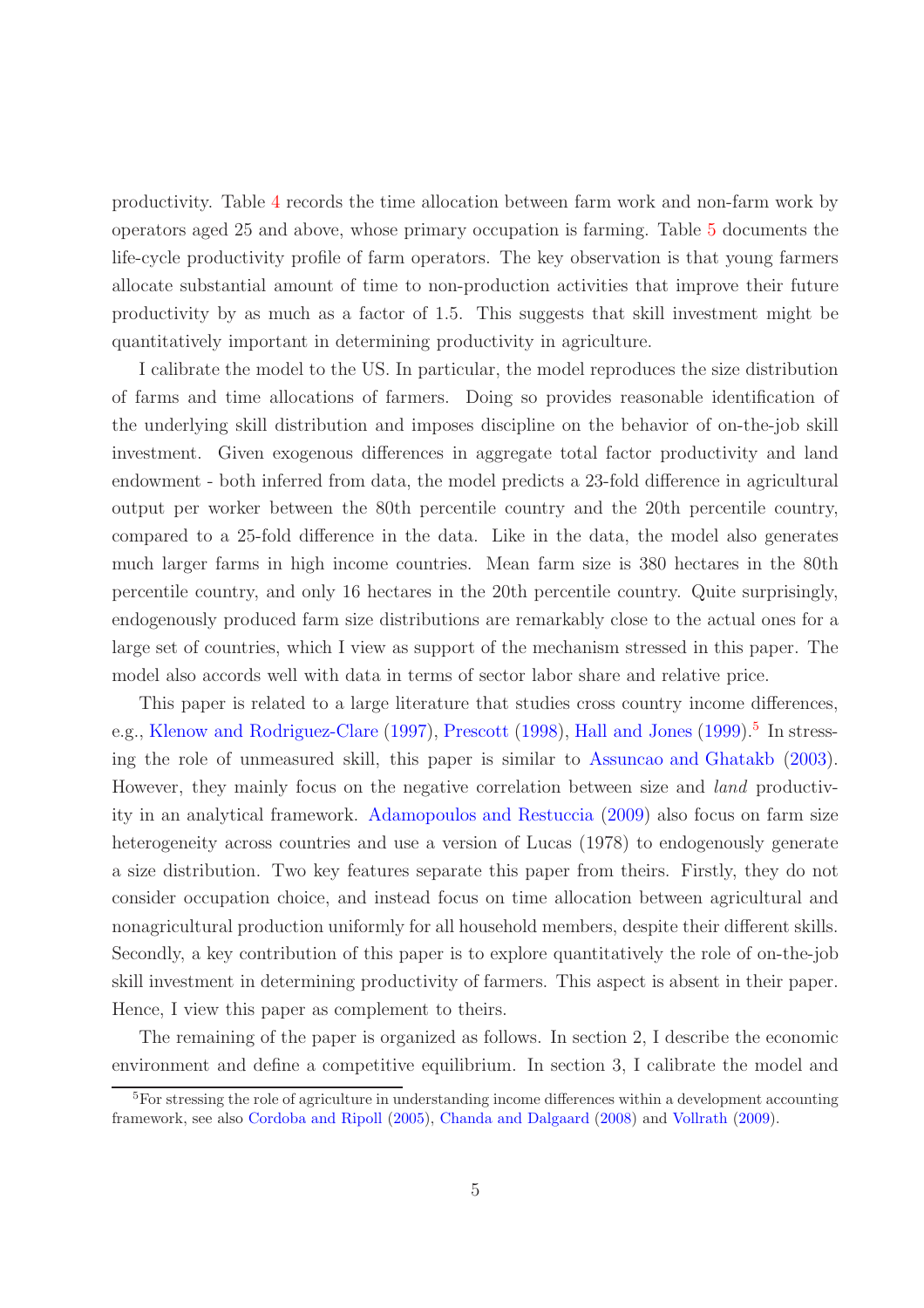present the quantitative results. Section 4 concludes.

### 2 Model

### 2.1 Environment

Each period a continuum of measure one individuals are born, and live for T periods. Individuals of the same cohort constitute a household, with all decisions made by a hypothetical household head. When born, individuals within a household draw independently their skill type,  $z \in \mathbb{R}^+$ , from a known, time invariant distribution  $G(z)$ . The instantaneous utility function of a household is given by

$$
U(c_a, c_n) = \eta \cdot log(c_a - \bar{a}) + (1 - \eta) \cdot log(c_n)
$$

where  $(c_a, c_n)$  denote, respectively, agricultural consumption and nonagricultural consumption at the household level. Preference parameter  $\eta$  controls the relative taste towards two consumption goods, and  $\bar{a}$  is typically interpreted as subsistence consumption level.  $\bar{a} > 0$ implies an income elasticity of agricultural consumption less than unity.

Each member is endowed with one unit of physical time. Households equally own the stock of land  $\overline{L}$ . There is no population growth or lifetime uncertainty. Total measure of individuals at any point in time is T.

### 2.2 Technology and Household Decision

Everybody works in this economy and faces two occupations: farmer and worker. All workers, regardless of skill type, earn the same wage rate. A farmer combines her skill  $(z)$ , labor  $(h_a)$ and land  $(\ell)$  to produce agricultural output according to

$$
Y_a = A \cdot z^{1-\gamma} \left( h_a^{\alpha} \cdot \ell^{1-\alpha} \right)^{\gamma}
$$

where A represents the efficiency level. There are competitive rental markets for labor and land at prices  $w$  and  $q$ , and output are sold in competitive markets at price  $p$ . All prices are expressed relative to the price of nonagricultural output. A farmer with skill  $z$  in production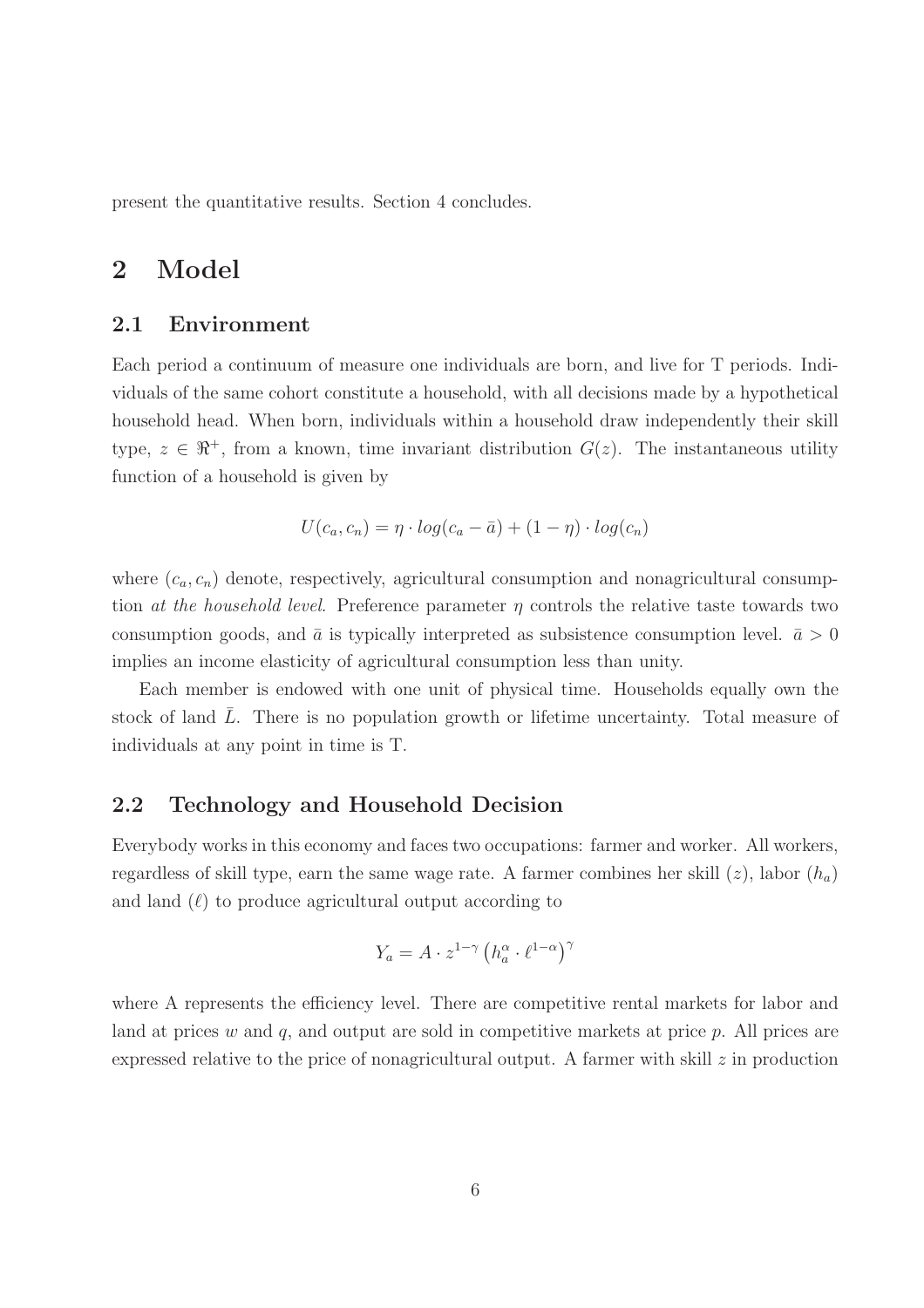earns residual profit  $\pi(z)$  after factor payments.

$$
\pi(z) = arg \max_{\{h_a, \ell\}} \ p \cdot Y_a - w \cdot h_a - q \cdot \ell
$$

For later reference, denote  $h_a(z)$ ,  $\ell(z)$  the optimal demand of labor and land. It is straightforward to show that profit is linear in the skill input, i.e.,

$$
\pi(z) = z \cdot (1 - \gamma) \cdot (p \cdot A)^{\frac{1}{1 - \gamma}} \left( \gamma \left( \frac{\alpha}{w} \right)^{\alpha} \left( \frac{1 - \alpha}{q} \right)^{1 - \alpha} \right)^{\frac{\gamma}{1 - \gamma}}
$$

Although the initial realization is drawn exogenously, skill can subsequently grow through investment. Specifically, skill evolves over time according to the following law of motion

$$
z_{t+1} = z_t + z_t \cdot s_t^{\theta}, \ \ s_t \in [0, 1]
$$

Each period, the household head considers tow alternative uses of each member's time: market work or skill investment. If  $s_t$  fraction is allocated to skill improvement, then  $(1-s_t)$ is supplied to market work. This skill technology assumes time as the sole input, and hence abstracts from resources input. This is done for several reasons. First, it allows for closedform solutions and clearer expositions. Second, data on time allocations of farm operators are available to discipline relevant parameters. Lastly, data on resources investment by farm operators in skill accumulation are limited, if available at all.

When born, the household head chooses for each member an occupation, sequences of skill investment, and sequences of consumption and saving to maximize discounted household utility. For simplicity, I assume that occupation can not change over time. This assumption is not restrictive because I focus on the steady state in the quantitative analysis. For the same reason, I state the household maximization problem of an arbitrary cohort as follows

$$
\max_{\{c_{at}, c_{nt}, s_t\}}: \sum_{t=1}^T \beta^t U(c_{at}, c_{nt})
$$

$$
s.t: \sum_{t=1}^T \frac{pc_{at} + c_{nt}}{R^{1-t}} \le Y
$$

where  $R$  denotes the return on savings, and Y denotes the *maximized* discounted income of the household. The following lemmas establish results that characterize the stationary equilibrium, where all prices are constant.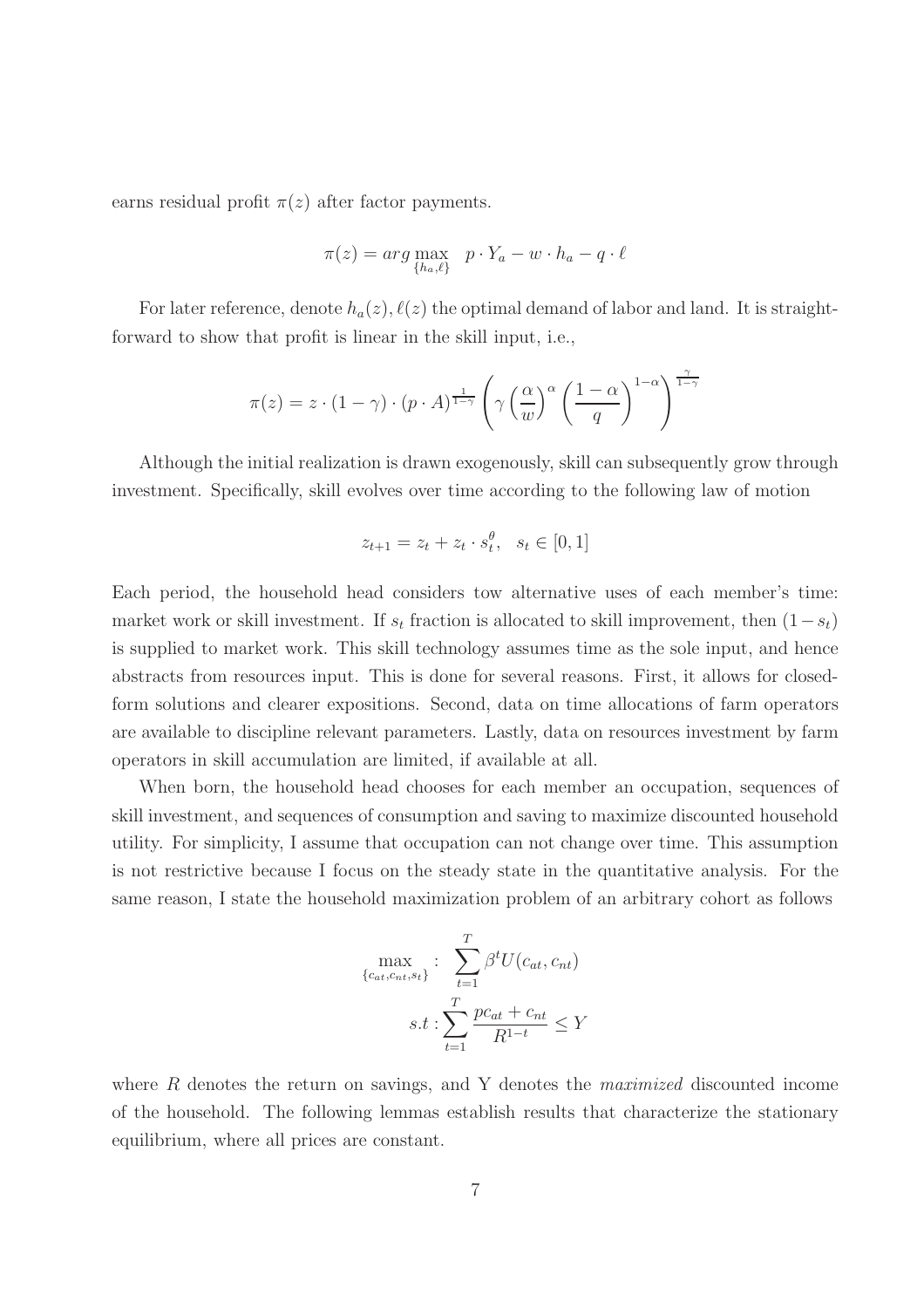#### Lemma 1 Workers don't invest in skill improvement.

This follows naturally from the assumption that all workers earn the same wage rate  $w$ , regardless of skill type. Thus it is not optimal for a worker to invest in skill accumulation. Discounted lifetime income of a worker is simply  $Y_w = \sum_{t=1}^T w \cdot R^{1-t}$ . In contrast, since residual profit is strictly increasing in skill input, Inada conditions ensure skill investment profitable for all farmers. The following lemma characterizes the optimal investment profile of farmers.

#### Lemma 2 Optimal time investment is independent of initial skill type

The proof is given in Appendix. The lemma implies a common slope of skill profile for all farmers, and the level is determined by the initial draw. It is convenient to define variable  $x_t$  as follows

$$
x_{t} = \begin{cases} 1, & t = 1 \\ x_{t-1} \cdot (1 + s_{t-1}^{\theta}), & t = 2, ..., T \end{cases}
$$

 ${x_t}_{t=1}^T$  summarize the level of skill at time t relative to the initial draw. Clearly,  ${x_t}$  is independent of skill type. This allows a simple expression of lifetime discounted income of a type z farmer

$$
Y_f(z) = \pi(z) \cdot \sum_{t=1}^{T} \{x_t \cdot (1 - s_t) \cdot R^{1-t}\}
$$

Note that  $Y_f(z)$  is linear and strictly increasing in skill type z. Recall that discounted lifetime income of a worker  $(Y_w)$  is independent of skill type z. This leads to Lemma 3.

**Lemma 3** There exists a cut-off level of skill type,  $\bar{z}$ , such that household members with skill type  $z < \bar{z}$  become workers, and household members with skill type  $z \geq \bar{z}$  become farmers.

The most able members will manage farms and utilize their skills. The less able members will supply inelastically one unit of labor to the market, and forgo their endowed skills. The marginal farmer, whose skill type is  $\bar{z}$ , is indifferent between two occupations. The maximized discounted income of a household is

$$
Y = G(\bar{z}) \cdot Y_w + \int_{\bar{z}} Y_f(z) dG(z) + q \cdot \bar{L}/T \cdot \sum_{t=1}^T R^{1-t}
$$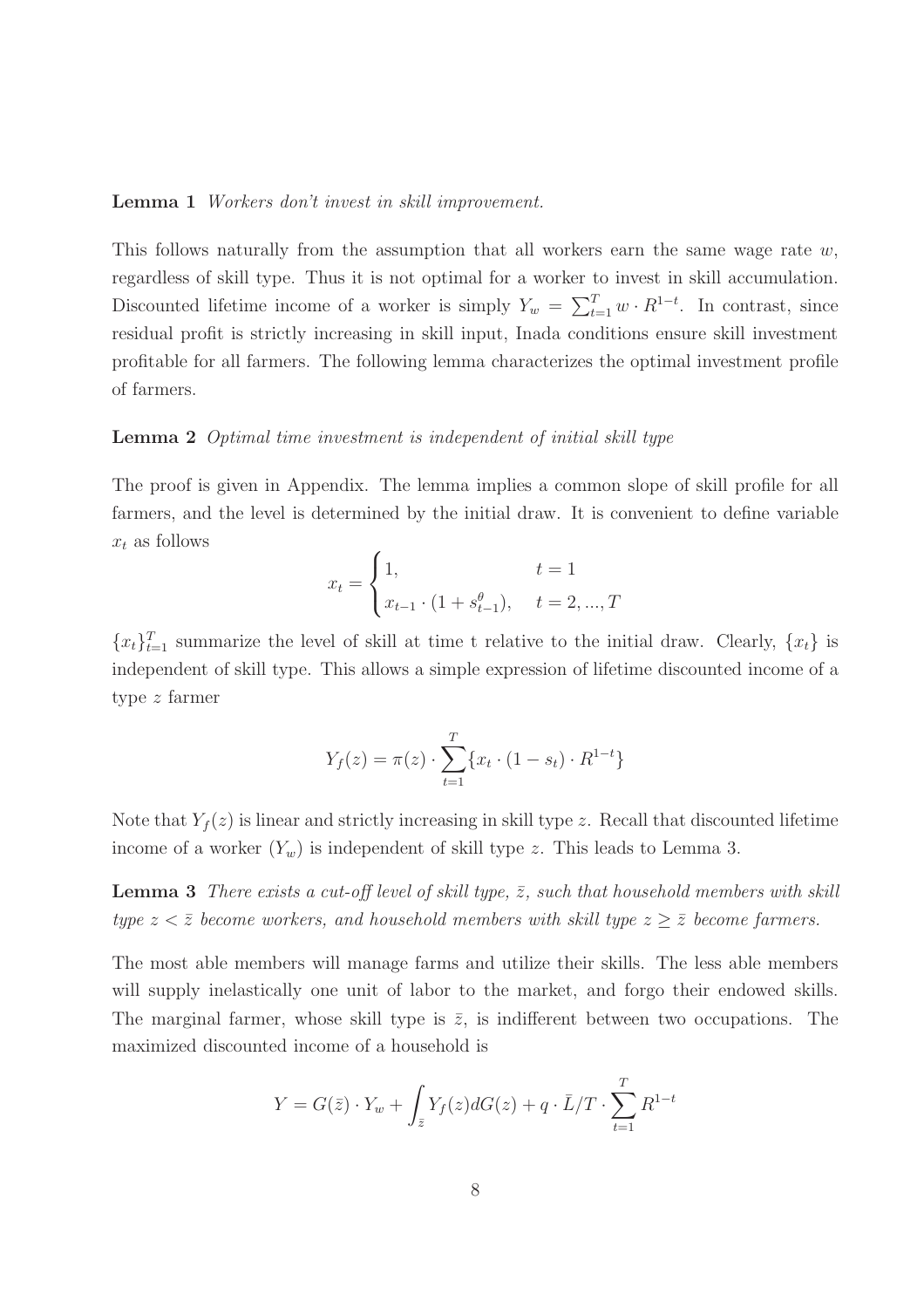### 2.3 Nonagricultural Firm's Optimization

There is a representative firm that produces nonagricultural output with a linear technology  $Y_n = A \cdot H_n$ . Two remarks are in order. First, efficiency parameter A augments both agricultural and nonagricultural production, and hence represents economy-wide efficiency. From now on, I shall refer to A as total factor productivity (TFP). Second,  $H_n$  denotes labor hours and does not embed skills. The representative firm solves

$$
\max_{\{H_n\}} A \cdot H_n - w \cdot H_n
$$

### 2.4 Equilibrium

A stationary competitive equilibrium is a collection of prices  $(w, p, q, R)$ , consumption and investment  $(c_{at}, c_{nt}, s_t)_{t=1}^T$ , factor demand  $h_a(z)$ ,  $\ell(z)$ ,  $H_n$  such that: (1) given prices,  $(c_{at}, c_{nt}, s_t)_{t=1}^T$  $t=1$ solve household maximization problem; (2) given prices,  $h_a(z)$ ,  $\ell(z)$  solve farm manager's profit maximization, and  $H_n$  solve nonagricultural firm's profit maximization; (3) prices are competitive; (4) all markets clear.

To solve the model, I begin by solving for prices (p, q). Equation (1) below states the indifference condition of the marginal manager. Equation (2) below states the land market clearing condition.

$$
\pi(\bar{z}) \cdot \sum_{t=1}^{T} \{x_t \cdot (1 - s_t) \cdot R^{1-t}\} = \sum_{t=1}^{T} \{w \cdot R^{1-t}\}
$$
 (1)

$$
\int_{\bar{z}} \ell(z) dG(z) \cdot \sum_{t=1}^{T} \{x_t \cdot (1 - s_t)\} = \bar{L}
$$
\n(2)

Dividing (1) by (2) yields an expression for the rental price of land

$$
q = \left[\frac{\sum_{t=1}^{T} \{x_t \cdot (1-s_t)\}}{\sum_{t=1}^{T} \{x_t \cdot (1-s_t) \cdot R^{1-t}\}}\right] \cdot \left[\frac{\gamma \cdot (1-\alpha) \cdot \left(\sum_{t=1}^{T} \{w \cdot R^{1-t}\}\right)}{(1-\gamma) \cdot \bar{L}}\right] \cdot \frac{\int_{\bar{z}} z dG(z)}{\bar{z}} \quad (3)
$$

Substituting (3) into (1) yields the relative price of agricultural good

$$
p = \left[\frac{\sum_{t=1}^{T} \{w \cdot R^{1-t}\}}{\bar{z} \cdot (1-\gamma) \cdot \sum_{t=1}^{T} \{x_t \cdot (1-s_t) \cdot R^{1-t}\}}\right]^{1-\gamma} \cdot \left(\gamma \left(\frac{\alpha}{w}\right)^{\alpha} \left(\frac{1-\alpha}{q}\right)^{1-\alpha}\right)^{-\gamma} \cdot \frac{1}{A} \quad (4)
$$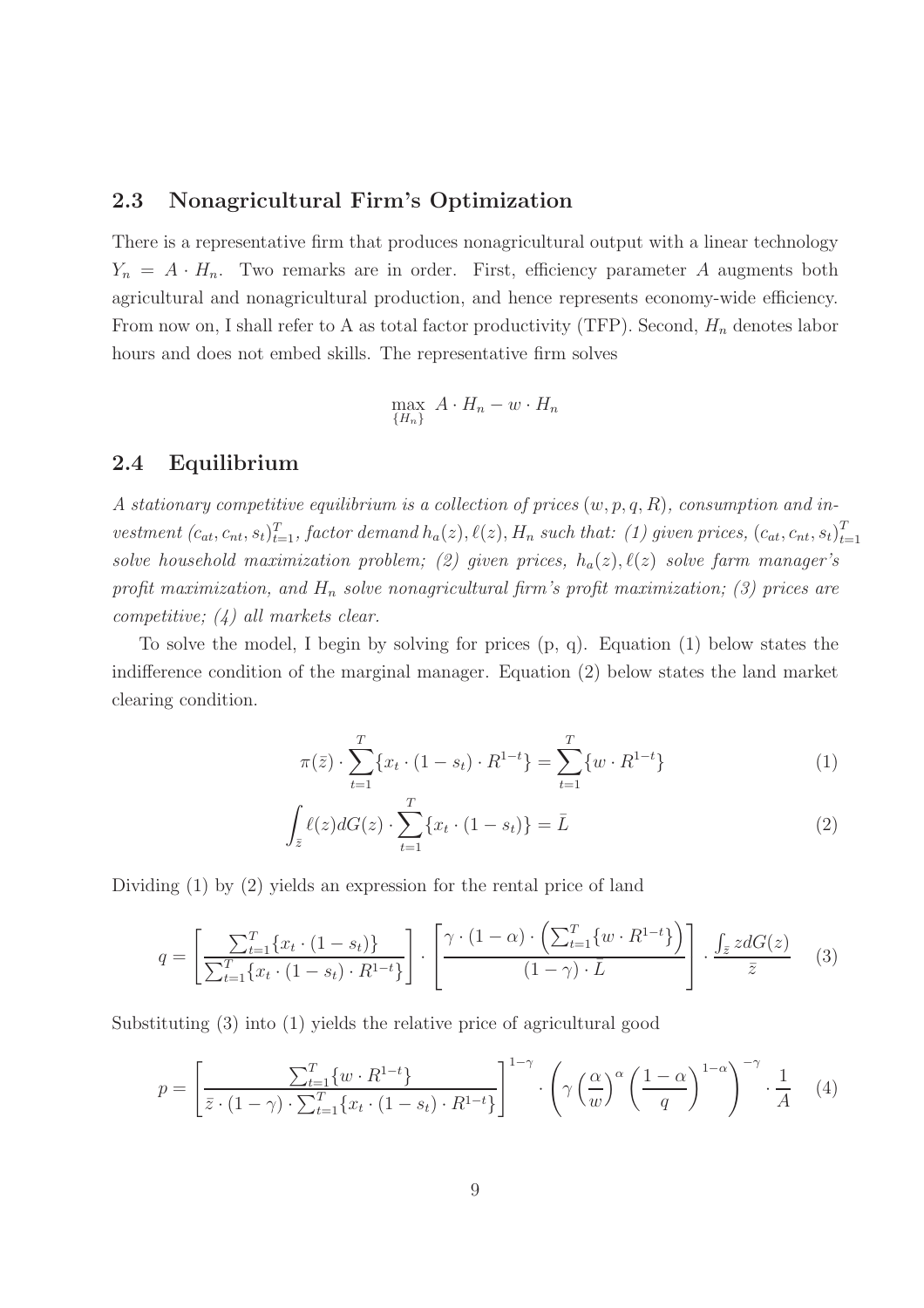Note the relative price of agricultural good is strictly decreasing in TFP. To the extend that poor countries also have lower TFP, this implies higher price of agricultural consumption in low income countries. Solving for optimal consumption bundles and aggregating over generations yields the aggregate demand of two consumption goods

$$
C_a = \sum_{t=1}^T c_{at} = \left[ \sum_{t=1}^T (\beta R)^{t-1} \right] \cdot \left[ \frac{Y - p \cdot \bar{a} \sum_{t=1}^T R^{1-t}}{\sum_{t=1}^T \beta^{t-1}} \right] \cdot \frac{\eta}{p} + T \cdot \bar{a}
$$
(5)

$$
C_n = \sum_{t=1}^{T} c_{nt} = \left[ \sum_{t=1}^{T} (\beta R)^{t-1} \right] \cdot \left[ \frac{Y - p \cdot \bar{a} \sum_{t=1}^{T} R^{1-t}}{\sum_{t=1}^{T} \beta^{t-1}} \right] \cdot (1 - \eta) \tag{6}
$$

In each household, the measure of workers is  $G(\bar{z})$ . Given constant prices, the division of labor does not change across cohorts. Hence the total measure of worker in the economy is simply  $T \cdot G(\bar{z})$ . The measure of workers demanded in agricultural production is obtained by first integrating over farmers within a household, and then summing over generations

$$
H_a = \left[\sum_{t=1}^T x_t (1 - s_t)\right] \cdot \int_{\bar{z}} h_a(z) dG(z)
$$

Similarly, aggregate agricultural output is given by

$$
Y_a = \left[\sum_{t=1}^T x_t (1 - s_t)\right] \cdot \int_{\bar{z}} Y_a(z) dG(z)
$$

Imposing labor market clearing, the measure of workers in the nonagricultural sector is  $H_n = T \cdot G(\bar{z}) - H_a$ . The output in the nonagricultural sector is  $Y_n = A \cdot H_n$ . Goods market clearing conditions require  $C_a = Y_a$ ,  $C_n = Y_n$ . Loan market clears by Walras' law.

Finally nonagricultural firm's optimization implies  $w = A$ . Hence the two goods market clearing conditions constitute two equations with two unknowns  $(\bar{z}, R)$  that can be solved numerically. Once the cut-off skill and interest rates are known, rest of the equilibrium variables can be recovered easily.

#### Lemma 4 Low TFP economy has a lower cut-off skill level, and a higher interest rate.

The proof is given in Appendix B. Lemma 4 suggests that low TFP adversely impacts the productivity of farmers through both the extensive margin and the intensive margin. On the one hand, low TFP implies that the marginal farmer is of lower quality. On the other hand, higher interest rate in low TFP economy also reduces the incentive to invest in skill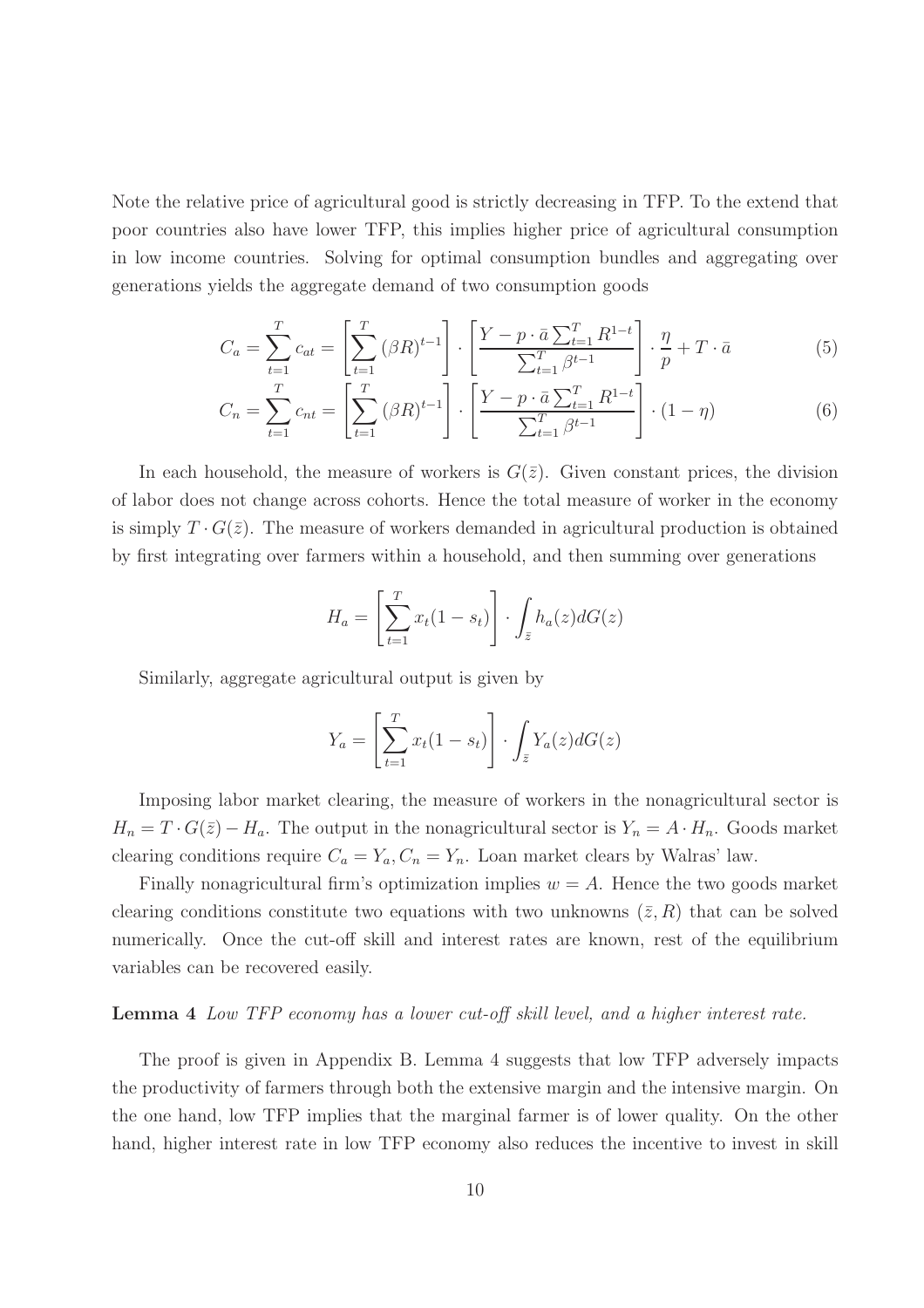improvement because future income gets discounted more. As a result, the skill profile is less steep. Both margins lead to lower average productivity of farmers, which translates into low measured labor productivity and small scale.

### 3 Quantitative Analysis

### 3.1 Calibration

In this section, I parameterize the model. Model period is 10-years. Individuals are born at the age of 25 and live for 5 periods. Some model parameters are either standard or can be inferred without solving the model. Assuming an annual discount rate of 0.96, I set  $\beta = 0.96^{10}$ . TFP for the US is normalized to be 1. Elasticity parameters of the agricultural production function are directly inferred from agriculture value added data in the US (see Appendix A). Over the period 1980-1999, the average share of agricultural output accruing to farm operators is 20%. I thus set  $\gamma = 1 - 0.2 = 0.8$ . This paper is certainly not the first one to estimate the span-of-control parameter. However, existing works either focus on the aggregate economy as in Guner, Ventura, and Yi (2008), Restuccia and Rogerson (2008) and Gollin (2008) or the manufacturing sector as in Atkeson and Kehoe (2005). The value of the span-of-control parameters from these studies range from 0.8 to 0.9. A value of 0.8 for the agricultural sector appears compatible with these estimates.<sup>6</sup> Over the same period, return to land and hired labor are almost identical, which suggests  $\alpha = 0.5$  a consistent value.

I restrict the skill type distribution to be lognormal with mean  $\mu$  and standard deviation σ. Given values of  $(β, A, γ, α)$ , I choose the remaining six parameters  $(ā, η, Ĩ, μ, σ, θ)$  simultaneously to match moments of the US economy in 1992. From the World Development Indicator, agriculture employs 2% of the labor force. I also target a long run agricultural employment share of 0.5%. This corresponds to the asymptotic agricultural employment share when the subsistence consumption share of income is effectively zero. To discipline  $\theta$ , I turn to data on time allocations of farm operators. From 1992 census of agriculture, I compute the distribution of labor hours over farmers in 5 different age groups: 25-34, 35-44, 45-54, 55-64, 65+. Within the model, this statistic corresponds to  $\frac{1-s_i}{\sum_{i=1}^T 1-s_i}$  because farmers of generation i spend  $(1 - s_i)$  fraction of their time producing. I choose  $\theta$  to reproduce the share of farmers aged 35-44. However, the implied shares of other farmers are reasonably

<sup>&</sup>lt;sup>6</sup>Adamopoulos and Restuccia (2009) use a smaller value  $\gamma = 0.6$ , but they do not include hired labor in their production function.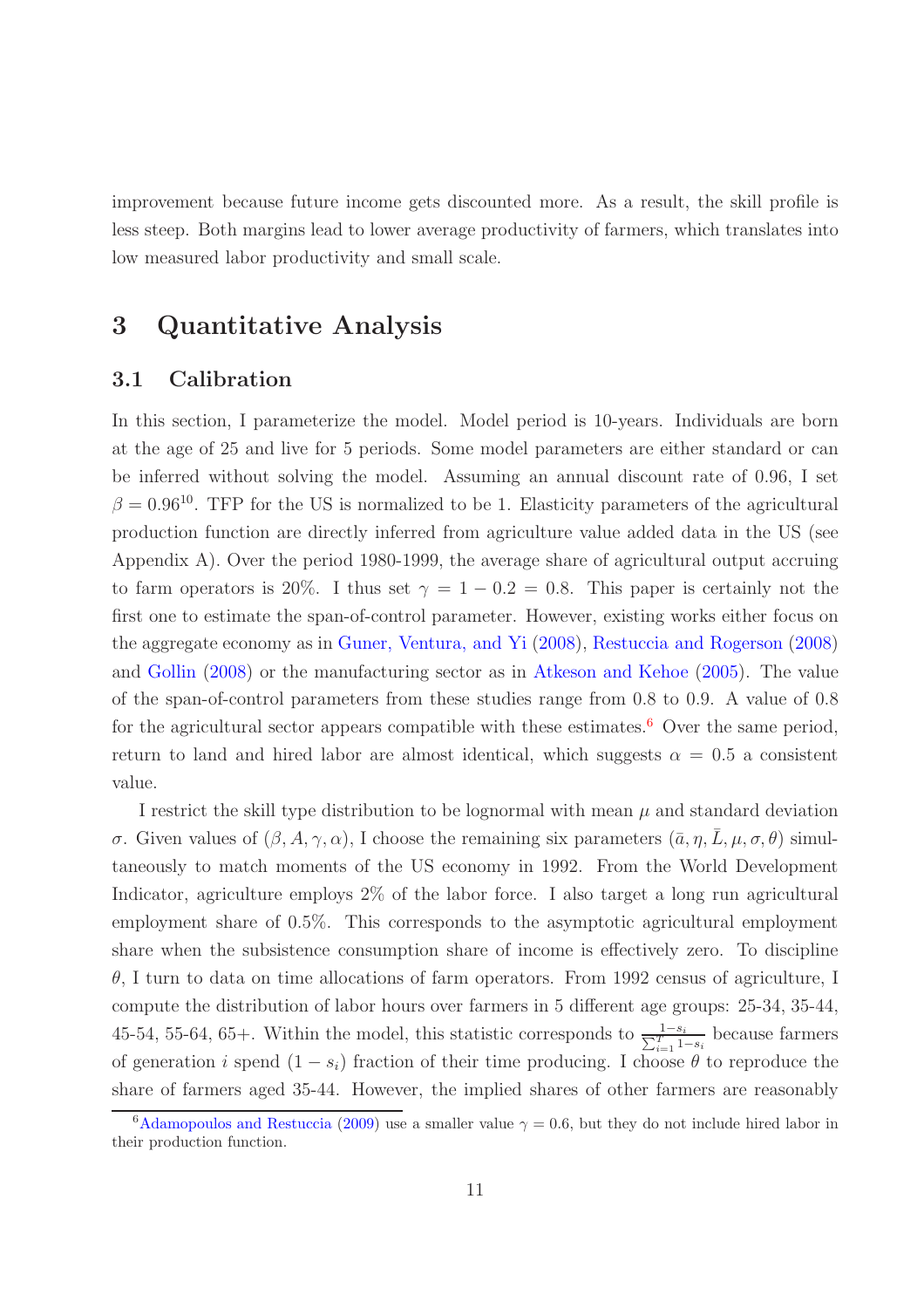close to the data.<sup>7</sup> Finally, I ask the model to reproduce the observed size distribution of farms in the US. Figure 4 plots the calibrated size distribution against data. In addition, as depicted in Figure 5, the model also implies a land distribution that fits the data very well, even though it is not targeted. These figures are presented in Appendix B.

### 3.2 Quantitative Results

In this section I assess the model's ability to quantitatively explain cross-country variations in agricultural productivity and scale of production. Data on sectoral productivity, sectoral labor shares and land endowment are from Restuccia, Yang, and Zhu (2008). The size distributions of farms are constructed from the World Census of Agriculture (round 1990, 2000) published by Food and Agriculture Organization of the United Nations. These two data sets, however, are not directly comparable because of time period differences. The data in Restuccia, Yang, and Zhu (2008) pertain to the year 1985. World Census of Agriculture is a collection of national agriculture censuses administered independently in each member country - possibly in different years (see Table 10 for country specific census years). In principle, this study should be restricted to countries with their censuses conducted in 1985. As a first pass, however, I merge these two data sets with two defenses. First, census of agriculture typically takes place every 5 years in most countries, if at all. It is thus rather costly to obtain completely synchronized data set as detailed as the present one. Second, even though census year in the sample ranges from 1980 to 2000. Most of the countries indeed have their censuses conducted around 1990. It is unlikely that the composition of farms will undergo drastic changes over a period of five years. The sample consists of 40 countries with good representation of both developed and developing nations<sup>8</sup>.

Countries differ in their aggregate efficiency  $(A)$  and land endowment  $(\overline{L})$ , and are otherwise identical. In particular, they all face the same ex-ante distribution of skill types. I infer  $A_i$  and  $\overline{L}_i$  of country i as follows

$$
A_i = \frac{ynln_i}{ynln_{us}}, \quad \bar{L}_i = \frac{LER_i}{LER_{us}} \cdot \bar{L}_{us}
$$

where  $ynln_i$  is the nonagricultural GDP per worker of country i, and  $LER_i$  is the land-

<sup>7</sup>See Appendix B for details.

<sup>8</sup>Burkina Faso, Egypt, India, Sri Lanka, Morocco, Uganda, Dominica, Pakistan, Ivory Coast, Greece, Hungary, Italy, Tunisia, Switzerland, Portugal, Ecuador, Peru, Netherland, Belgium, Spain, Colombia, Nicaragua, Ireland, Austria, Germany, France, Denmark, Venezuela, United Kingdom, Finland, Brazil, Chile, Norway, Sweden, New Zealand, Canada, Uruguay, Argentina, Australia, United States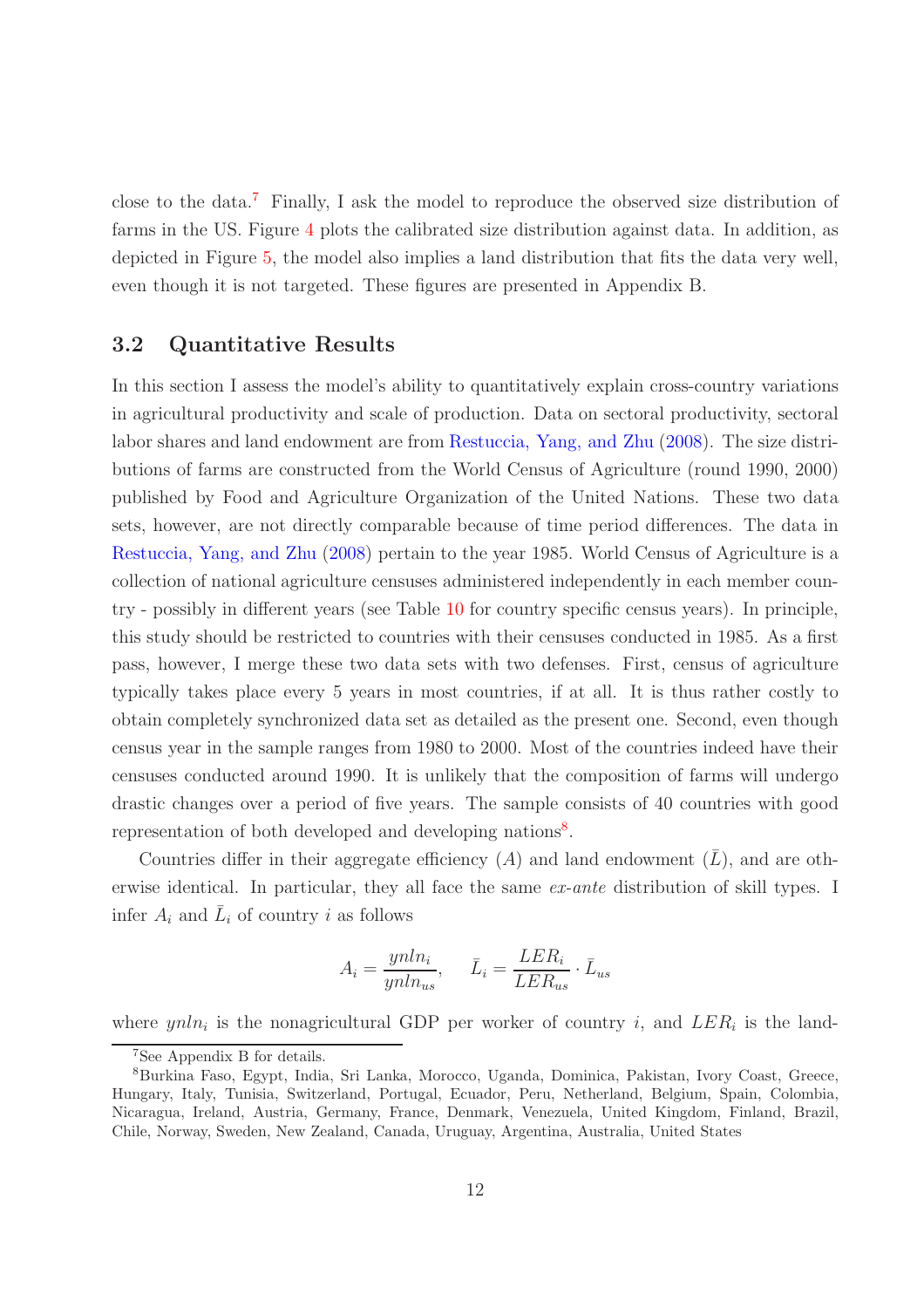employment ratio of country *i*. Both are directly available from Restuccia et al. (2008).

To assess the quantitative performance of the model, I focus on the following metrics: agricultural labor share  $(La)$ , real agricultural output per worker (ryala), real GDP per worker (rgdp) and mean farm size (mfs). Note that agricultural employment is the sum of agricultural workers and farmers. When computing GDP, US price is used as international price to make results comparable to the data, which is PPP adjusted. To facilitate comparison between model and data, I divide countries in the sample into quintile by real GDP per worker in the data. Productivity in the richest quintile (Q.5) is normalized to be 1. The results are summarized in Table 1.

| Quintile |      | rgdp  |      | ryala | $L_a$ |       | mts  |       |
|----------|------|-------|------|-------|-------|-------|------|-------|
|          | Data | Model | Data | Model | Data  | Model | Data | Model |
| Q.1      | 0.13 | 0.19  | 0.04 | 0.04  | 0.66  | 0.48  |      | 16    |
| Q.2      | 0.30 | 0.35  | 0.15 | 0.12  | 0.34  | 0.22  | 56   | 43    |
| Q.3      | 0.52 | 0.59  | 0.36 | 0.37  | 0.18  | 0.07  | 83   | 107   |
| Q.4      | 0.85 | 0.87  | 0.82 | 0.48  | 0.08  | 0.05  | 68   | 69    |
| Q.5      | 1.00 | 1.00  | 1.00 | 1.00  | 0.05  | 0.05  | 515  | 381   |

Table 1: Model vs Data, by Income Quintile

The model does an excellent job explaining productivity differences. In the sample, the richest (Q.5) countries are about 8 times more productive overall and 25 times more productivity in agriculture, relative to the poorest countries  $(Q, 1)$ . The model generates almost the same magnitude of differences. Low agricultural productivity can arise from two sources: low TFP and low average productivity of farmers. However, the former can account for at most 50% of the differences in agricultural productivity between Q.5 and Q.1 country. The reason is that Q.5 country is at most 5 times more productive in nonagricultural production, compared to Q. 1 country. The differences in idiosyncratic productivity of farmers explain the remaining half. These results suggest that the quality of farmers are at least as important as overall efficiency for understanding productivity differences in agriculture.

Farms in rich nations are much larger compared to those in poor nations in the data, and so are they in the model. Mean farm size is 381 hectares in the 80th percentile country, and only 16 hectares in the 20th percentile country. Countries not only differ in their average scale, but also in their size distribution. In Appendix B I plot the endogenously generated farm size distributions along with their empirical counterparts for all countries in the sample. Even though ex ante all countries face the same skill-type distribution, the ex post size distribution of farms exhibits vast variations across levels of income. For a large set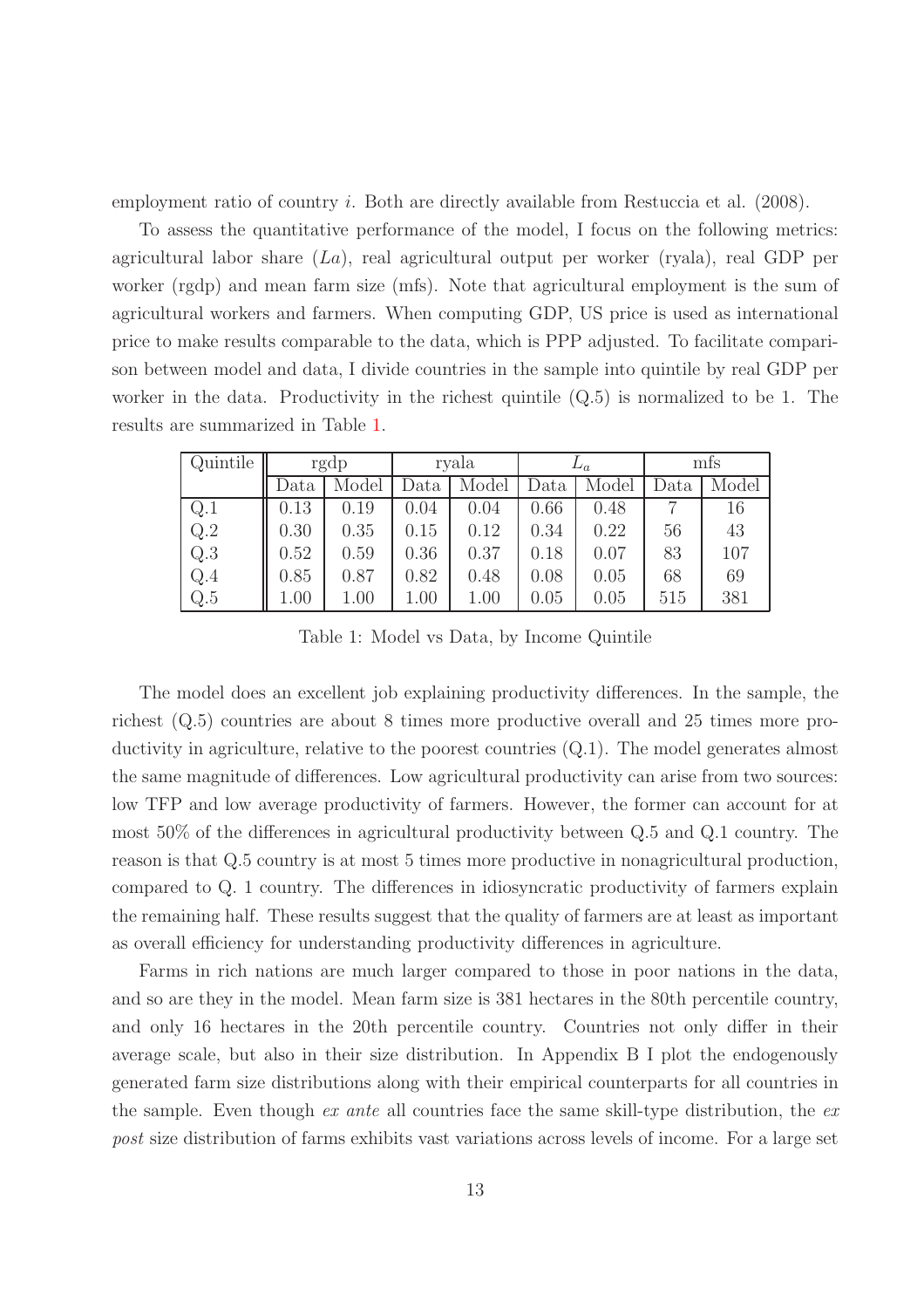of countries the model can reproduce the actual distributions almost exactly, which I view as a success of the model.

Agriculture, despite its low productivity, absorbs most of the labor force in poor nations. The model is able to capture this stylized fact as well. For the bottom quintile countries, the model predicts a 48% agricultural employment share - about 80% of the actual share. The fact that the model fails to generate a larger agricultural labor share suggests other forces at work that are not specifically modeled here. Among other things, barriers to sectoral labor movements are particularly important to the question posted here. Moreover, such barriers are prevalent in developing nations as evidenced by substantial disparities in rural-urban earnings. One famous example is the Hukou system in China that imposes institutional restrictions on immigration from rural villages to urban cities. Unfortunately, direct measures of barrier to labor movement are not available, making further quantitative analysis that incorporates these barriers infeasible.<sup>9</sup>

Agriculture's share of total output declines as income rises - a macroeconomic implication of Engel's Law. The model predicts agricultural output to be 10% of the aggregate output in the top quintile countries, and 70% in the bottom quintile countries. In the data, the value is 3% and 30%, respectively. One possible explanation is that the model over-predicts the relative price of agricultural output, resulting in a higher agriculture share of GDP when measured at domestic prices. Using ICP data from the World Bank, I compute the relative price between "agricultural consumption" and "nonagricultural consumption" for all available countries.<sup>10</sup> The relative price in 2005 is around 4 times higher in the 10th percentile country, compared to the 90th percentile country. In the model, this relative price ratio is 2.8, which is roughly in line with the data.

Consensus in the development literature attributes TFP differences as the main source of income differences. The poorest countries in the sample have 4.5 times lower TFP and 2.1 times lower land endowment, relative to the  $US<sup>11</sup>$  If TFP of these countries is fixed at the US level, and land endowment at its country-specific value, equilibrium allocations change minimally. Poor endowment is the least to blame for low agricultural productivity.

<sup>9</sup>Some measures are constructed indirectly using first order conditions in Restuccia et al. (2008). A straightforward incorporation of these barriers improves model's prediction substantially. However, the fact the farmers and farm workers are treated differently in my model complicates the mapping between my model and the data. As a result, I do not pursue this route.

<sup>10</sup>"Agricultural consumption" is defined as food, non-alcoholic beverage, alcoholic beverage and tobacco. "Nonagricultural consumption" is defined as the rest of individual consumptions plus capital consumption. A similar calculation is done also in Lagakos and Waugh (2010)

<sup>11</sup>These countries are Burkina Faso, Uganda, India, Ivory Coast and Pakistan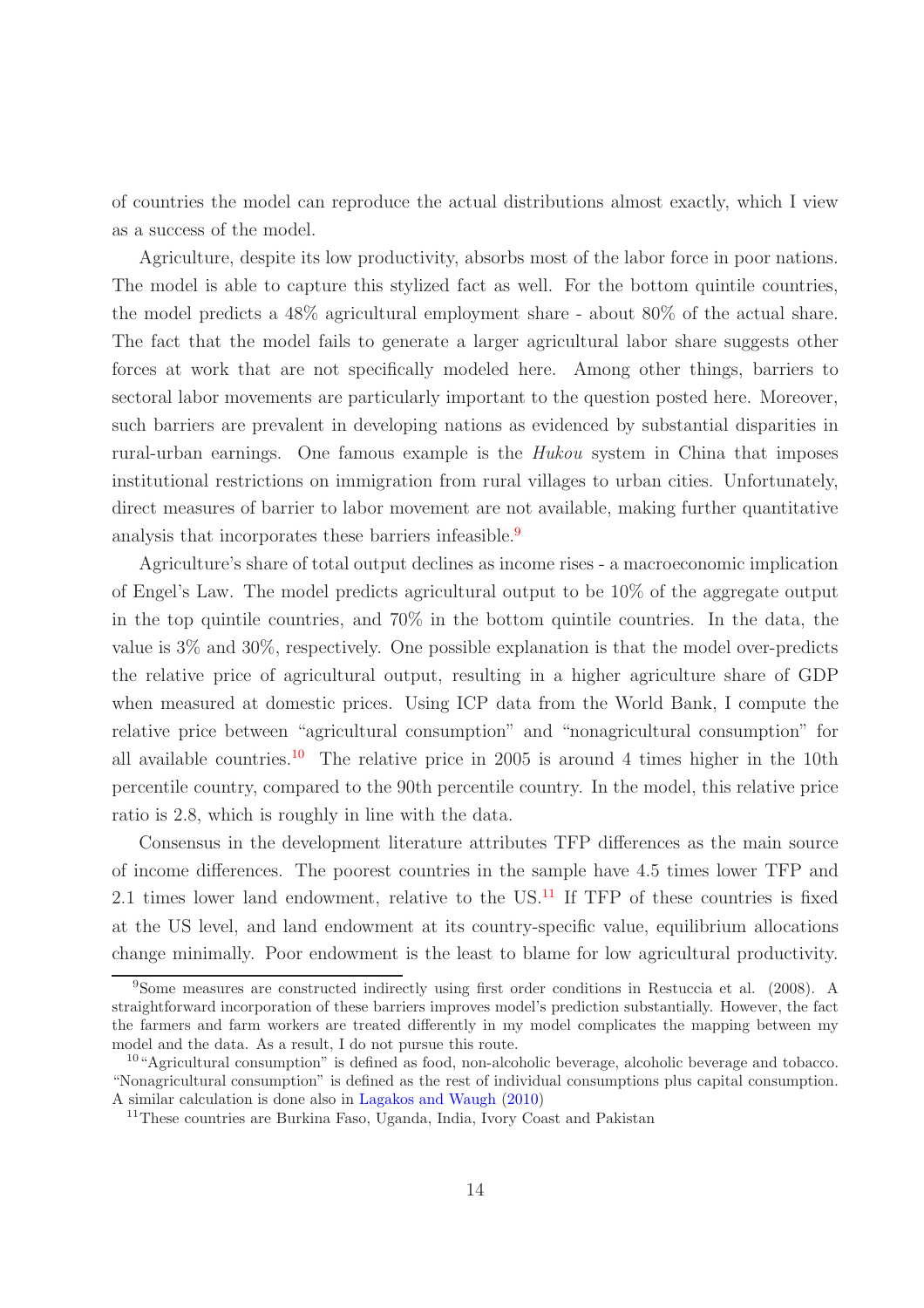In contrast, if TFP is fixed at its country-specific level, and land endowment at the US level, there is a 22-fold reduction in agricultural productivity. Table 2 summarizes these results. A reversed calculation implies that improvement in overall efficiency benefits agriculture disproportionately, i.e., a 4.5-fold improvement in overall efficiency increases agricultural productivity by a factor of 22. Public policies, albeit agriculture oriented, should aim at improving overall efficiency through better institutes, better educations and more efficient markets.

| Exg. variable               | $\mathcal{L}_a$ | ryala | mfs |
|-----------------------------|-----------------|-------|-----|
| $L$ only                    | $2.5\%$         | 1/2   | 117 |
| A only                      | 24%             | 1/22  | 47  |
| Both $A$ and $\overline{L}$ | 53\%            | 1/48  | 13  |
| Data                        | 70%             | 1/51  |     |

Table 2: TFP versus Endowment

### 3.3 Discussion

An novel and key feature of the model is to embed skill accumulation in an otherwise standard Lucas' span-of-control model. A similar idea was explored in Bhattacharya (2009), who shows that skill accumulation is critical to quantitatively explain cross-country variation in firm size distribution and income. While in that paper the main channel of variation is coming from resources input in skill accumulation, in this model the main mechanism operators through nonhomothetic preferences. To highlight the quantitative importance of skill accumulation, I calibrate a version of the model without skill accumulation, and then assess its quantitative prediction for the representative poor country. The model without skill fails to generate the observed size distribution of farms in the US. Moreover, given exogenous variables, the model without skill accumulation in general explains less of the cross-section differences in labor allocation and productivity. Details of calibration and quantitative results are presented in Appendix B.

As shown in Restuccia, Yang, and Zhu (2008), barriers to intermediate inputs have sizeable impact on labor allocation and agricultural productivity. Here I explore how such barriers affect agricultural productivity in an environment with idiosyncratic farmers. To do so, I modify the agricultural production technology to incorporate intermediate input,  $X$ .

$$
Y_a = A \cdot z^{1-\gamma} \left( X^{\phi} \cdot h^{\rho} \cdot \ell^{1-\phi-\rho} \right)^{\gamma}
$$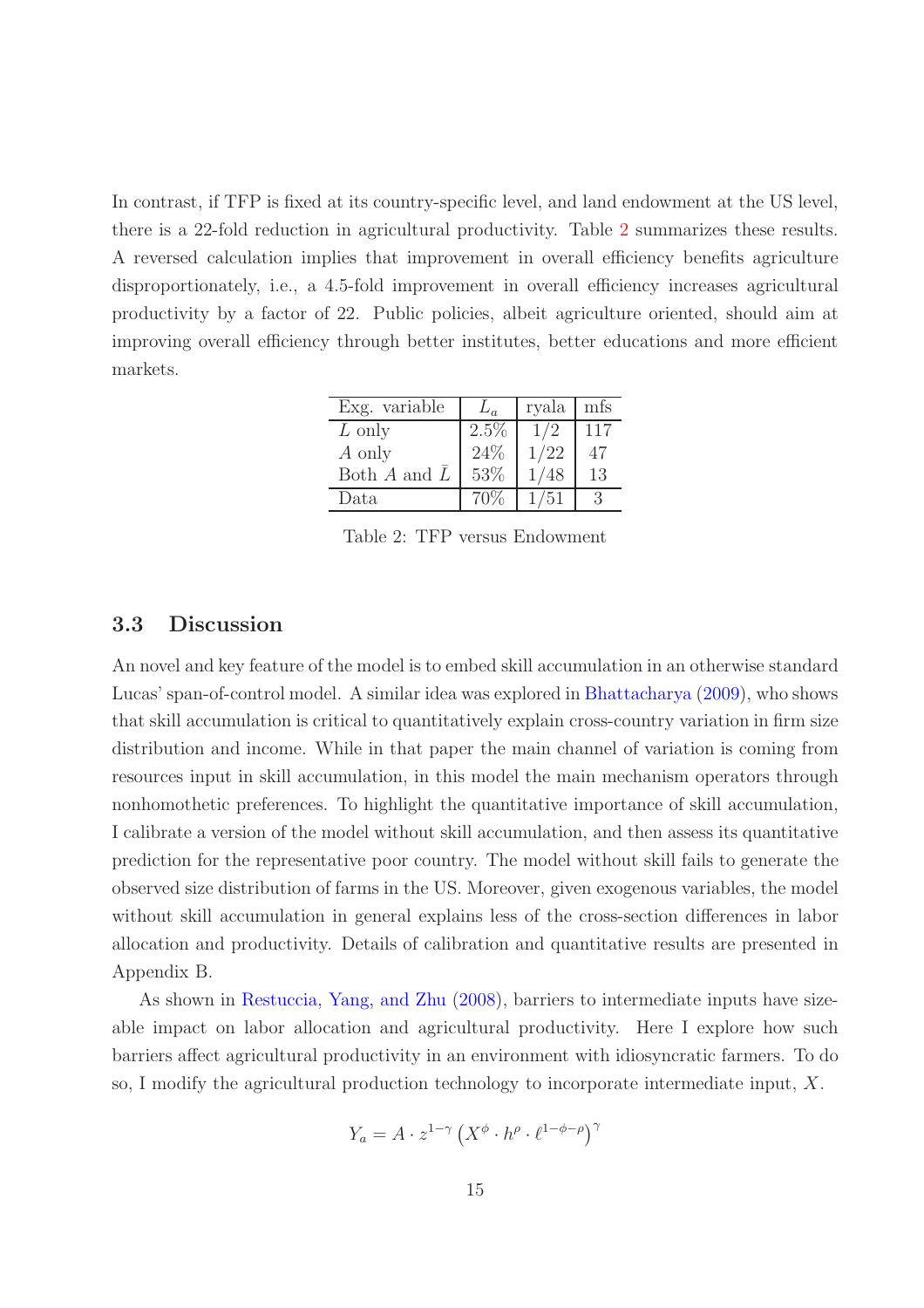Intermediate good can be converted from nonagricultural output at the rate of  $\pi$ . For expositional purposes, I suppress skill accumulation. Detailed calibration and results are given in Appendix B. As expected, the model explains more of the differences in labor allocation and productivity when distortion in intermediate inputs are included (58% vs. 48% in labor share, 33-fold vs. 28-fold differences in agricultural productivity).

Restuccia, Yang, and Zhu (2008) explore the impact of intermediate input on agricultural productivity through the intensive margin. However, there are evidences suggesting that the extensive margin might also be important. Evenson and Gollin (2003) document a substantial lag in adoption of modern variety in Sub-Saharan Africa during the 1960s and 1970s. There are two ways skill might affect the use of modern inputs. Through the extensive margin, low skill might impede the farmer's learning of the new variety, and delays the decision of adoption. Through intensive margin, low skill farmers might use modern variety to a less extent if skill is complementary to modern varieties. Quantitative explorations from these angles are left for future work.

### 4 Conclusion

Unmeasured skill of farmers is shown to be quantitatively important for understanding cross country differences in agricultural productivity. Even though skill is latent in nature, the model establishes a link between skill and farm size distribution, which is observable. The model is able to capture not only the fact that mean farm size increases with the level of income, it also generates endogenously size distributions that are reasonably close to the data.

The agricultural sector characterized in this paper is "poor but efficient", as articulated in Schultz (1964). Nonetheless, various distortions geared specifically towards agriculture are also important. Distortions such as barriers to sectoral labor movements, and implicit government taxation on agriculture as discussed in Krueger, Schiff, and Valdes (1988) and Anderson (2009), might be key to understand the coexistence of a large labor force and low productivity in agriculture in poor nations. While eliminating these distortions is important for development in agriculture, public policies favoring better institutions, faster technology adoptions and more efficient markets are of first order importance in improving overall living standards.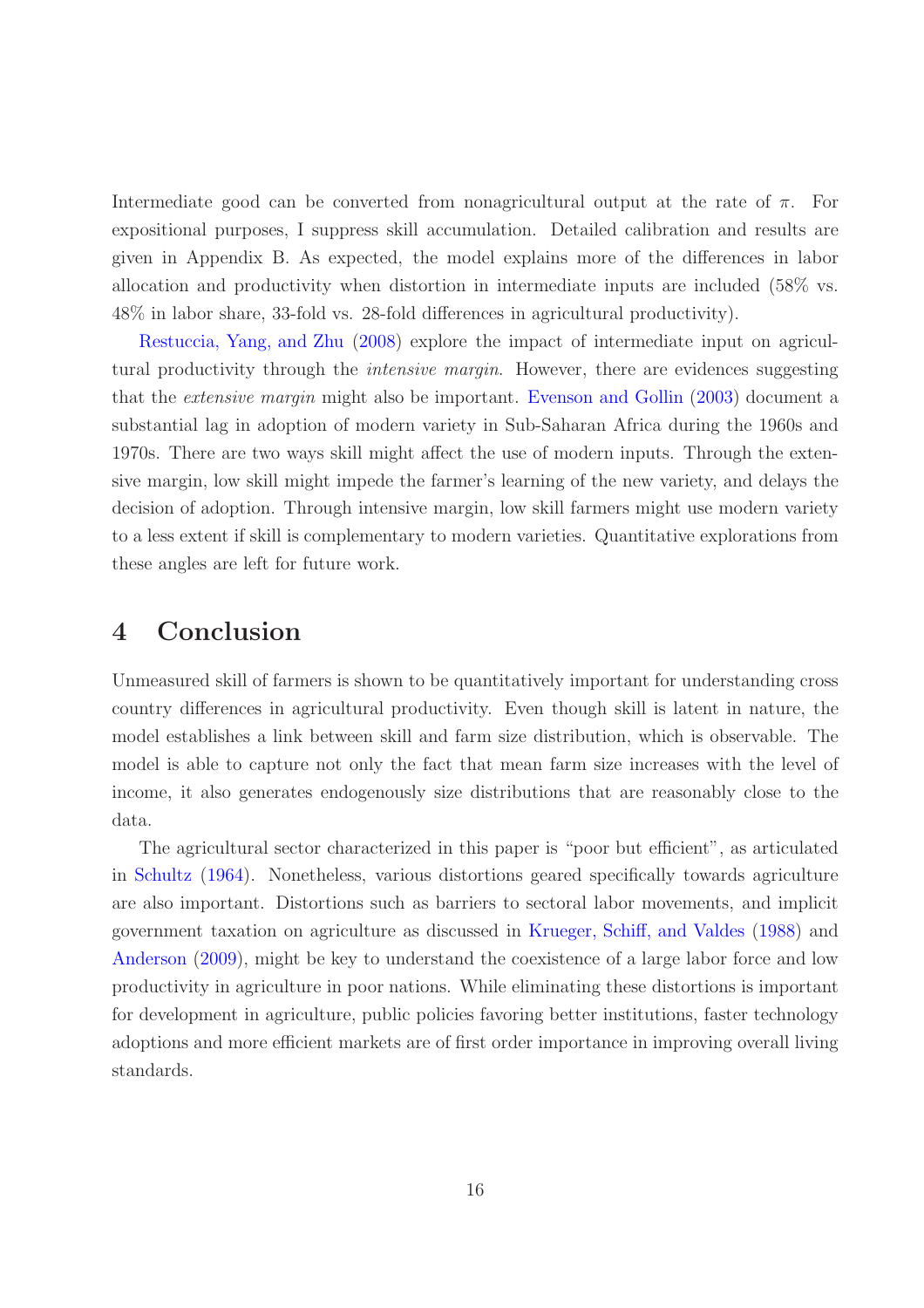### References

- Adamopoulos, T., 2006. Transportation Costs, Agricultural Productivity and Cross-Country Income Differences. Working paper.
- Adamopoulos, T., Restuccia, D., 2009. The Size Distribution of Farms and International Productivity Differences. Draft.
- Anderson, K., 2009. Distortions to Agricultural Incentives: A Global Perspective, 1955-2007. The World Bank and Palgrave Macmillan.
- Assuncao, J. J., Ghatakb, M., 2003. Can Unobserved Heterogeneity in Farmer Ability Explain the Inverse Relationship between Farm Size and Productivity. Economic Letters 80 (2), 189–194.
- Atkeson, A., Kehoe, P. J., 2005. Modeling and Measuring Organization Capital. The Journal of Political Economics 113 (5), 1431–1475.
- Bhattacharya, D., 2009. Aggregate Barriers, Eestablishment Size and Economic Development. Job market paper.
- Byiringiroa, F., Reardon, T., 1996. Farm Productivity in Rwanda: Effects of Farm Size, Erosion, and Soil Conservation Investments. Agricultural Economics 15 (2), 127–136.
- Caselli, F., 2005. Accounting For Cross Country Income Differences. In: Aghion, P., Durlauf, S. D. (Eds.), Handbook of Economic Growth. ELSEVIER, pp. 679–741.
- Chanda, A., Dalgaard, C.-J., 2008. Dual Economies and International Total Factor Productivity Differences: Channelling the Impact from Institutions, Trade, and Geography. Economica 75 (300), 629–661.
- Cordoba, J. C., Ripoll, M., 2005. Agriculture, Aggregation, and Cross-Country Income Differences. Working paper.
- Cordoba, J. C., Ripoll, M., 2007. The Role of Education in Development. Working paper.
- Cornia, G. A., 1985. Farm Size, Land Yields and the Agricultural Production Function: An Analysis for Fifteen Developing Countries. World Development 13 (4), 513–534.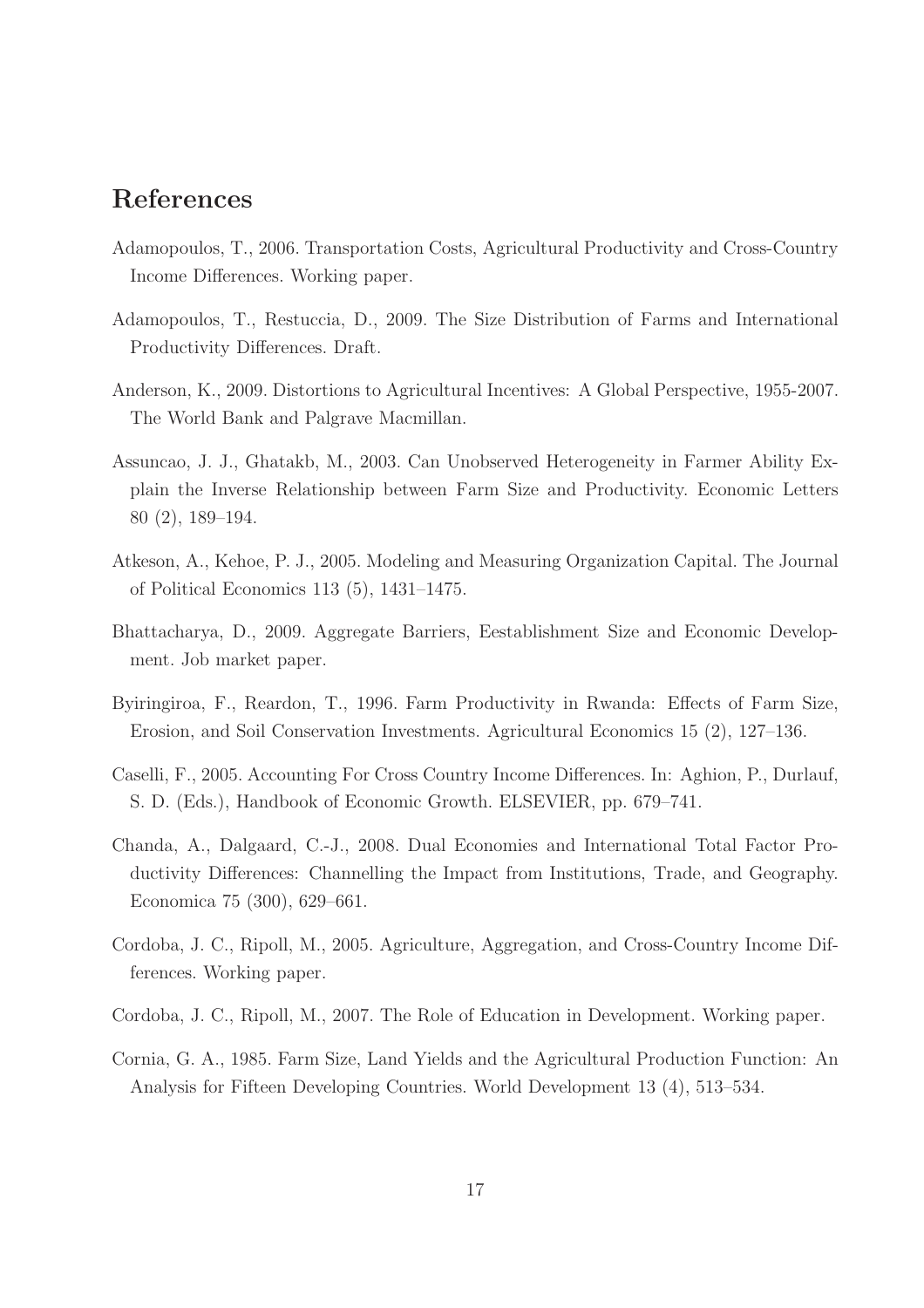- Erosa, A., Koreshkova, T., Restuccia, D., 2010. How Imporant is Human Capital? A Quantitative Theory Assessment of World Income Inequality. Review of Economic Studies 77 (4), 4121–49.
- Evenson, R. E., Gollin, D., 2003. Assessing the Impact of the Green Revolution, 1960-2000. Science 300 (5672), 758–762.
- Fan, S., Chan-Kang, C., 2005. Is Small Beautiful? Farm Size, Productivity, and Poverty in Asian Agriculture. Agricultural Economics 32 (s1), 135–146.
- Feder, G., 1985. The Relation Between Farm Size and Farm Productivity : The Role of Family Labor, Supervision and Credit Constraints. Journal of Development Economics 18 (2-3), 297–313.
- Gollin, D., 2008. Nobody's Business but My Own: Self-employment and Small Enterprise in Economic Development. Journal of Monetary Economics 55 (2), 219–233.
- Gollin, D., Parente, S. L., Rogerson, R., 2004. Farm work, Home Work and International Productivity Differences. Review of Ecconomic Dynamics 7 (4), 827–850.
- Gollin, D., Rogerson, R., 2010. Agriculture, Roads, and Economic Development in Uganda. Working paper.
- Guner, N., Ventura, G., Yi, X., 2008. Macroeconomic Implications of Size-Dependent Policies. Review of Economic Dynamics 11 (4), 721–744.
- Hall, R. E., Jones, C. I., 1999. Why Some Countries Produces So Much More Output per Worker Than Others. The Quaterly Journal of Economics 114 (1), 83–116.
- Klenow, P., Rodriguez-Clare, A., 1997. The Neoclassical Revival in Growth Economics: Has It Gone Too Far? In: Bernanke, B., Rotemberg, J. (Eds.), NBER Macroeconomics Annual 1997. Vol. 12. MIT Press, pp. 73–114.
- Krueger, A. O., Schiff, M., Valdes, A., 1988. Agricultural Incentives in Developing Countries: Measuring the Effect of Sectoral and Economywide Policies. World Bank Economic Review 2 (3), 255–271.
- Lagakos, D., Waugh, M. E., 2010. Specialization, Agriculture, and Aggregate Productivity Differences. Working paper.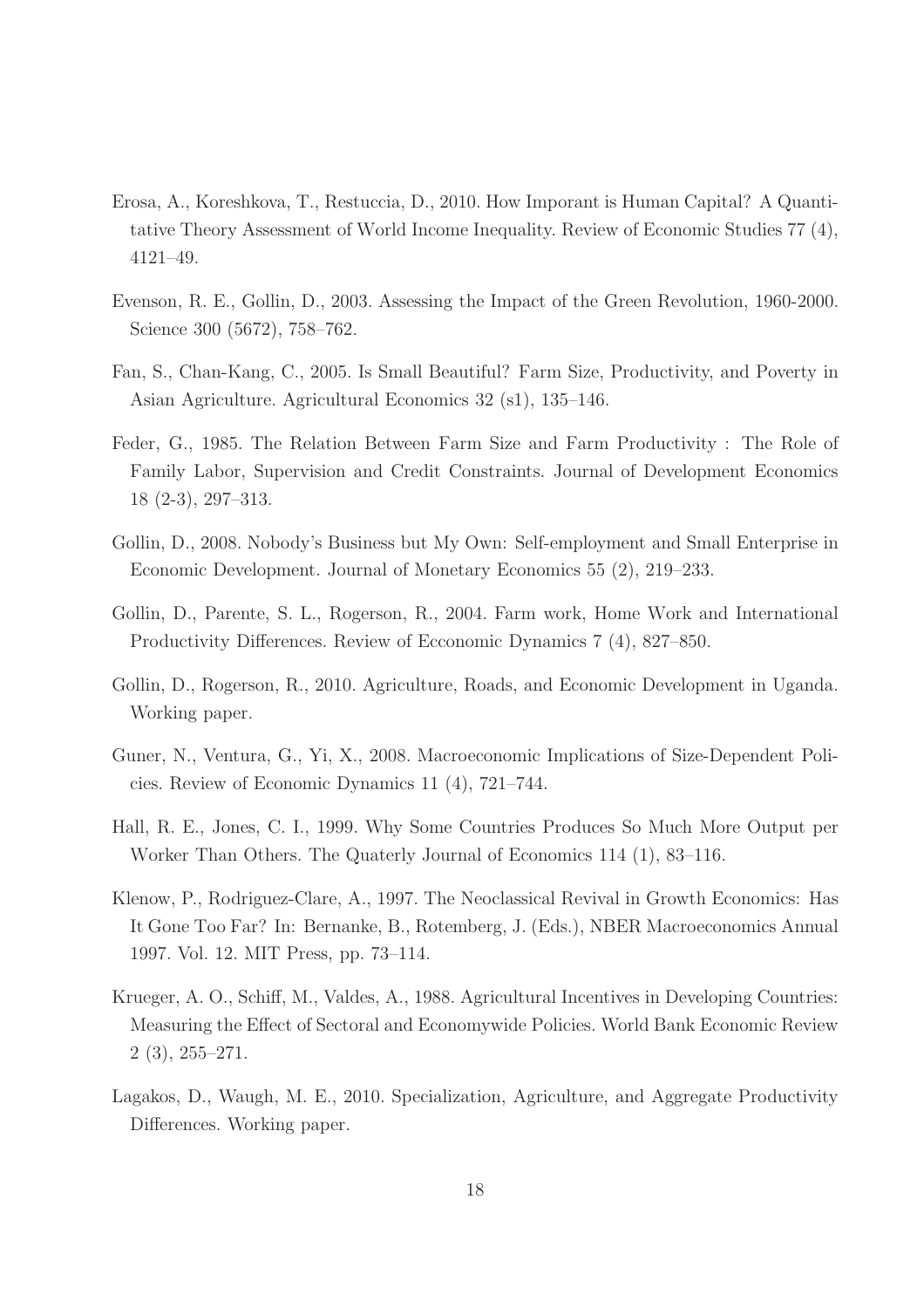- Lucas, R. E., 1978. On the Size Distribution of Business Firms. Bell Journal of Economics 9 (2), 508–523.
- Manuelli, R., Seshadri, A., 2005. Human Capital and The Wealth of Nations. Working paper.
- Prescott, E. C., 1998. Needed: A Theory of TFP. International Economic Review 39 (3), 525–51.
- Restuccia, D., Rogerson, R., 2008. Policy Distortions and Aggregate Productivity with Heterogeneous Plants. Review of Economic Dynamics 11 (4), 702–720.
- Restuccia, D., Yang, D. T., Zhu, X., 2008. Agriculture and Aggregate Productivity: A Quantitative Cross-country Analysis. Journal of Moneytary Economics 55 (2), 234–250.
- Schultz, T. W., 1964. Transforming Traditional Agriculture. Yale University Press, New Haven.
- Vollrath, D., 2009. How Important are Dual Economy Effects for Aggregate Productivity? Journal of Development Economics 88 (2), 325–334.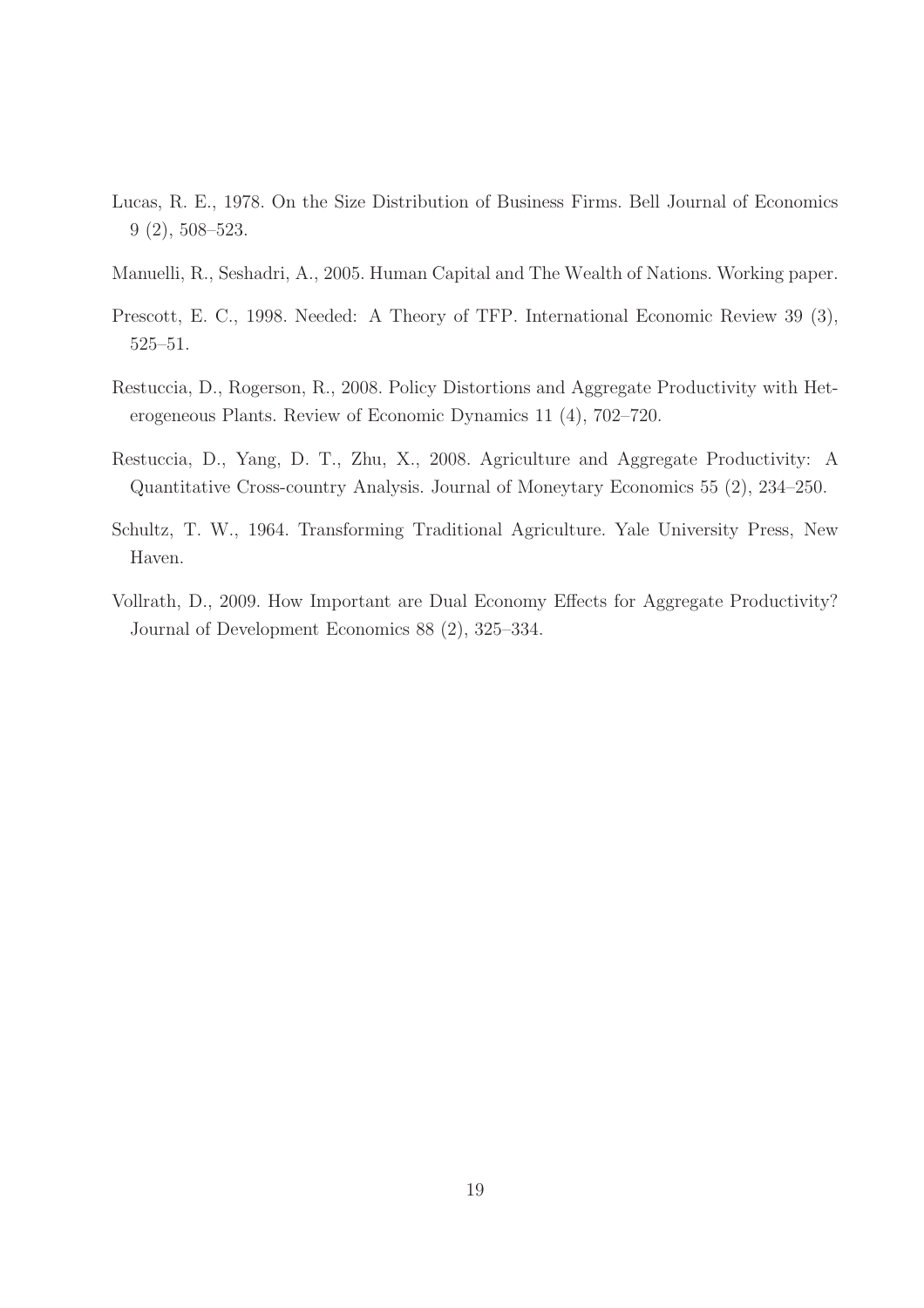### A Data Appendix

- World Census of Agriculture: This data set is published by the Food and Agriculture Organization (FAO) of the United Nations. The data set is an archive of national agriculture censuses from a wide range of developing and developed countries. FAO processes these national censuses and presents key summary statistics in a common, internationally comparable format. The unit of observation in WCA is a holding - defined as "an economic unit of agricultural production under single management comprising all livestock kept and all land used wholly or partly for agricultural production purposes, without regard to title, legal form, or size". Throughout this paper, I view a holding as identical to a farm. http://www.fao.org/economic/ess/ess-data/ess-wca
- World Development Indicator: Data can be accessed at http://data.worldbank.org/indicator
- Factor Shares in U.S. Farming: Data are from National Agriculture Statistics Services administrated by the Department of Agriculture, and can be accessed through http://www.ers.usda.gov/Data/FarmIncome/FinfidmuXls.htm. In the calculation, government transfers are subtracted from total output and real estate and non real estate interest are included as capital income.

|              | 1985     | 1980-1990 | 1990-1999 | 1980-1999 |
|--------------|----------|-----------|-----------|-----------|
| Intermediate | 0.47     | 0.48      | 0.51      | 0.49      |
| Capital      | 0.24     | 0.24      | 0.15      | 0.20      |
| Labor        | 0.05     | 0.05      | 0.07      | 0.06      |
| Land         | 0.05     | 0.04      | 0.05      | 0.04      |
| Managers     | $0.18\,$ | 0.18      | 0.23      | 0.20      |

Table 3: Factor Shares in U.S. Farming

- Working Days by Age of Farm Operator: From 1992 census of agriculture, I extract the number of days off the farm for farm operators by age (Panel A), assuming 250 working days a year. Midpoint of the interval is used as the interval average.
- Scale and Productivity By Age of Farm Operator: The following table is restricted to farm operators whose primary occupation is farming. Mean holding size is measured by acreage per farm. Productivity is measured by net cash income of operators.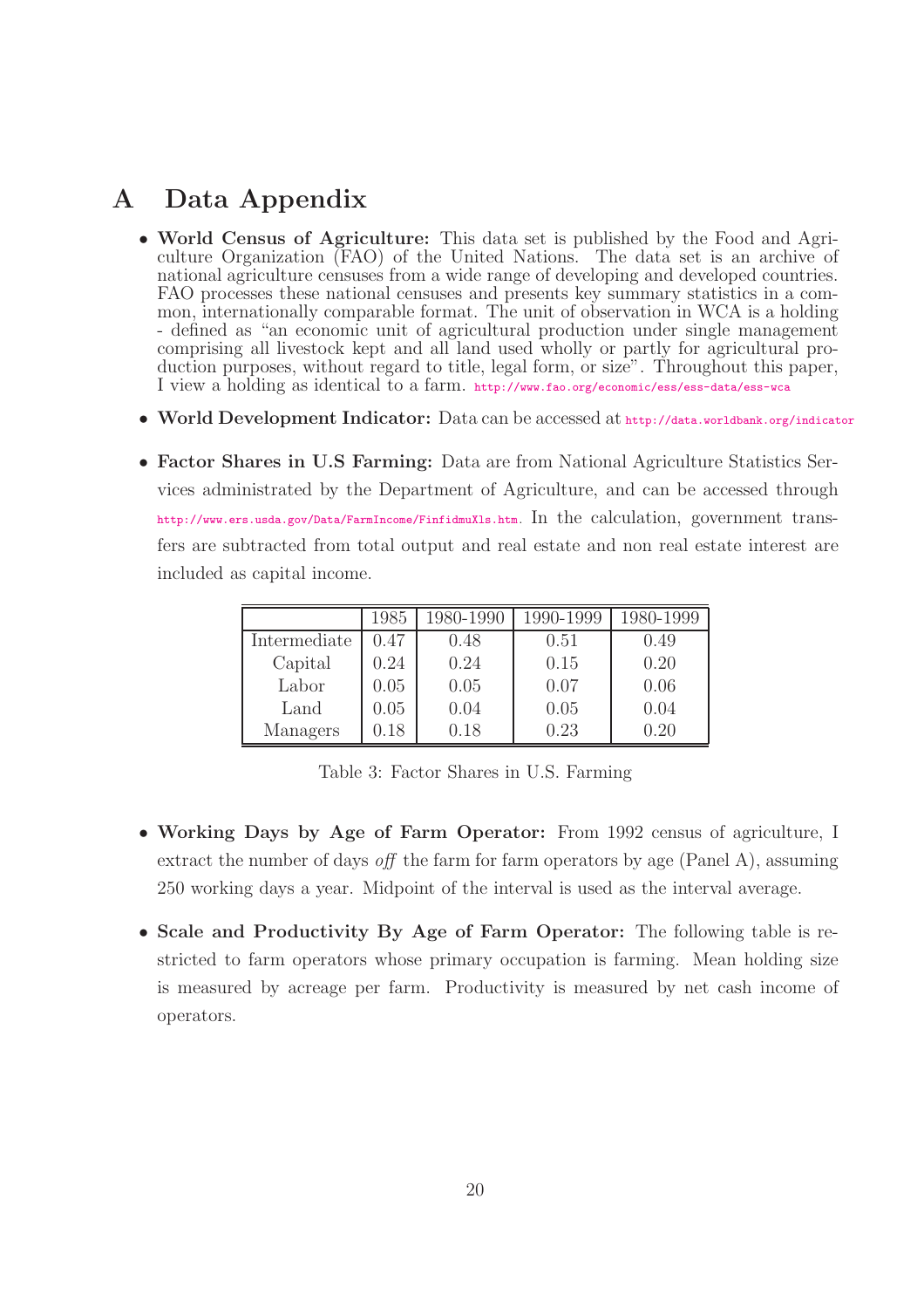| Panel A                |        |         |           |         |         |         |
|------------------------|--------|---------|-----------|---------|---------|---------|
|                        | 25-34  | 35-44   | $45 - 54$ | 55-64   | $65+$   | Total   |
| None                   | 52,938 | 104,375 | 110,380   | 158,629 | 249,512 | 675,834 |
| $1-99$ days            | 18,015 | 29,804  | 25,428    | 27,061  | 19,267  | 119,575 |
| $100-199$ days         | 7,872  | 14,648  | 14,308    | 12,423  | 6,169   | 55,420  |
| $200 \text{ days} +$   | 10,028 | 15,565  | 14,681    | 11,082  | 5,087   | 56,443  |
| Panel B                |        |         |           |         |         |         |
| Work Days (<br>(1000s) | 17875  | 33908   | 34478     | 46589   | 66975   |         |
| $%$ Days               | 0.09   | 0.17    | 0.17      | 0.23    | 0.34    |         |

Table 4: Days off Farm by Age of Operator

| Age                                                          | 25-34 | $-35-44$ |     | $45-54$   55-64 |     |
|--------------------------------------------------------------|-------|----------|-----|-----------------|-----|
| Mean Holding Size $\vert$ 575                                |       | 857      | 909 | 736             | 542 |
| Net Cash Income   59,839   90,705   91,501   60,249   32,282 |       |          |     |                 |     |

Source: 2007 U.S. Census of Agriculture, Vol 1, Chapter 1: Table 63.

Table 5: Scale and Productivity over Life Cycle of Farm Operators

## B Model Appendix

### B.1 Proofs

### Proof of Lemma 2:

Profit function is linear in skill, i.e.,

$$
\pi(z) = \tilde{\pi} \cdot z
$$
  
where  $\tilde{\pi} = (1 - \gamma) \cdot (P \cdot A)^{\frac{1}{1 - \gamma}} \left( \gamma \left( \frac{\alpha}{w} \right)^{\alpha} \left( \frac{1 - \alpha}{q} \right)^{1 - \alpha} \right)^{\frac{\gamma}{1 - \gamma}}$ 

In a stationary equilibrium, the optimal sequence of skill investment is the solution to the following problem

$$
\max_{s_t} : \sum_{t=1}^{T} R^{1-t} \cdot z_t \cdot (1 - s_t)
$$
  
s.t:  $z_{t+1} = z_t (1 + s_t^{\theta})$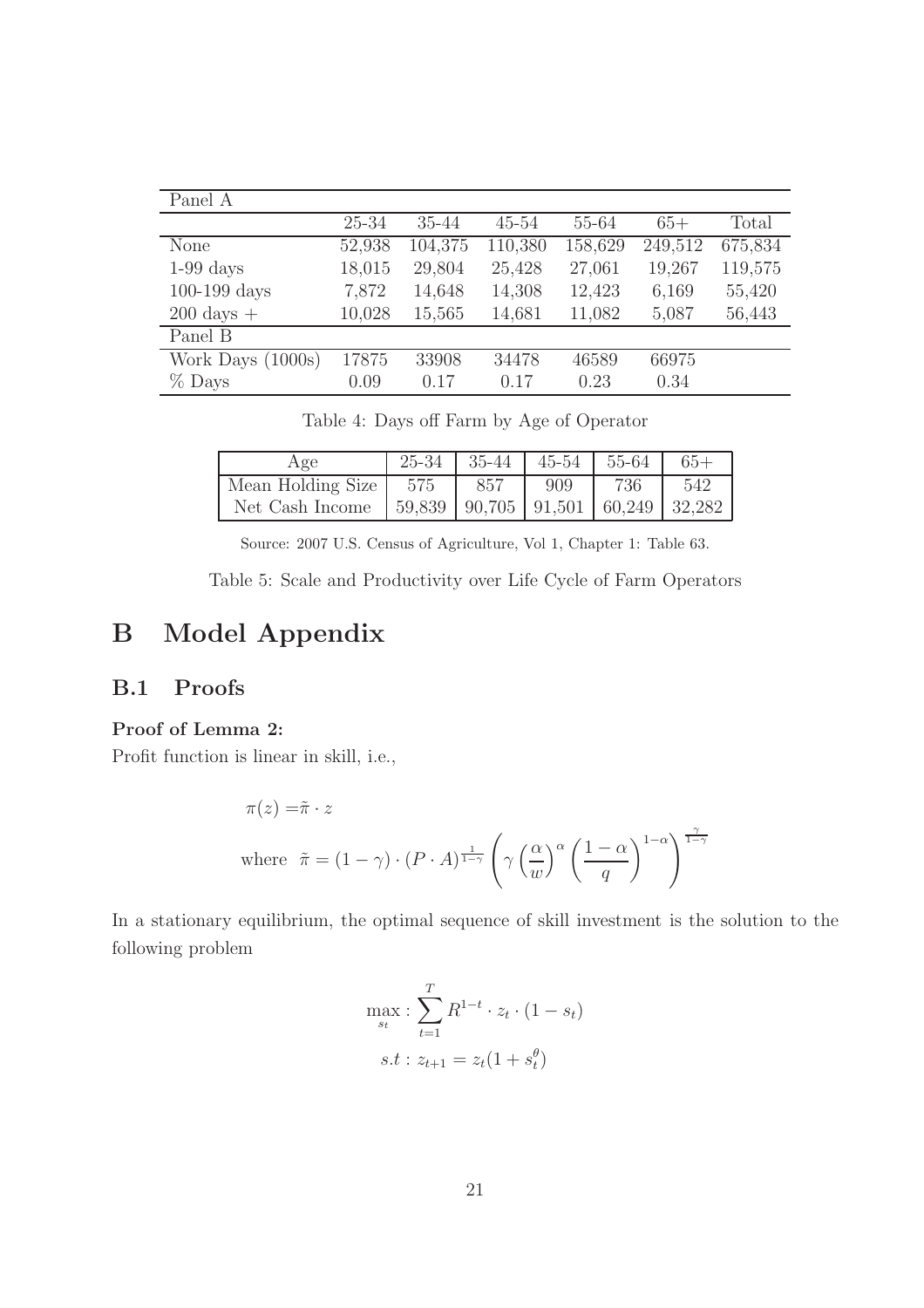Let  $\lambda_t$  be the Lagrangian multiplier for period t

$$
\mathcal{L} = \sum_{t=1}^{T} R^{1-t} \cdot z_t \cdot (1 - s_t) - \lambda_t (z_{t+1} - z_t (1 + s_t^{\theta}))
$$

F.O.Cs are

$$
R^{1-t} = \lambda_t \theta s_t^{\theta - 1} \tag{7}
$$

$$
\lambda_t = R^{-t}(1 - s_{t+1}) + \lambda_{t+1}(1 - \delta_t + s_t^{\theta})
$$
\n(8)

From equation (8), if  $\lambda_{t+1}$  is independent of beginning of period skill  $z_t$ , then  $(\lambda_t)$  does not depend on  $z_t$ . Consequently the equation (7) the optimal time investment  $s_t$  does not depend on  $z_t$  as well. To solve the optimal path, I use backward induction. Clearly, it is optimal to invest no time in the last period,  $s_T = 0$ ,  $\lambda_T = 0$ , and hence independent of  $z_{T-1}$ . Using the argument above,  $\lambda_{T-1}$  and  $s_{T-1}$  does not depend on  $z_{T-1}$ . Repeating this argument implies that the entire path of investment is independent of initial skill type.

#### Proof of Lemma 4:

Consider two economies with  $A_r = g \cdot A_p$ ,  $g > 1$ , and assume the threshold level of skill and interest rate are the same in these two economies. Equation (3) implies  $q_r = g \cdot q_p$  because optimal time  $s_t$  depends only on interest rate. Given this, equation (4) implies  $p_r = p_p$ . These two conditions, together with equation (5), further implies  $Y_r = g \cdot Y_p$ , i.e., aggregate income is proportional to aggregate TFP. Aggregate production of agricultural good is also proportional to TFP. However, with nonhomothetic preferences, Equation (5) suggests that demand of agricultural consumption drops by less than a factor of g. Excess demand pushes up the price of agricultural consumption, and reduces the threshold level of skill in low efficiency economy. This implies a higher labor share in agriculture, and a decline in the supply of nonagricultural good. Interest rate must rise to offset the excess demand.

### B.2 Development Accounting Exercise

To simply the calculation, I assume that all farms in size class  $[s_l, s_h]$  have the same size  $(s_l + s_h)/2$ . Let  $s_i$  denote the mean farm size, and  $\mu_i$  denote the corresponding share in class i. In addition, let  $y_i$  and  $h_i$  denote, respectively, the output and labor. Using U.S. data, I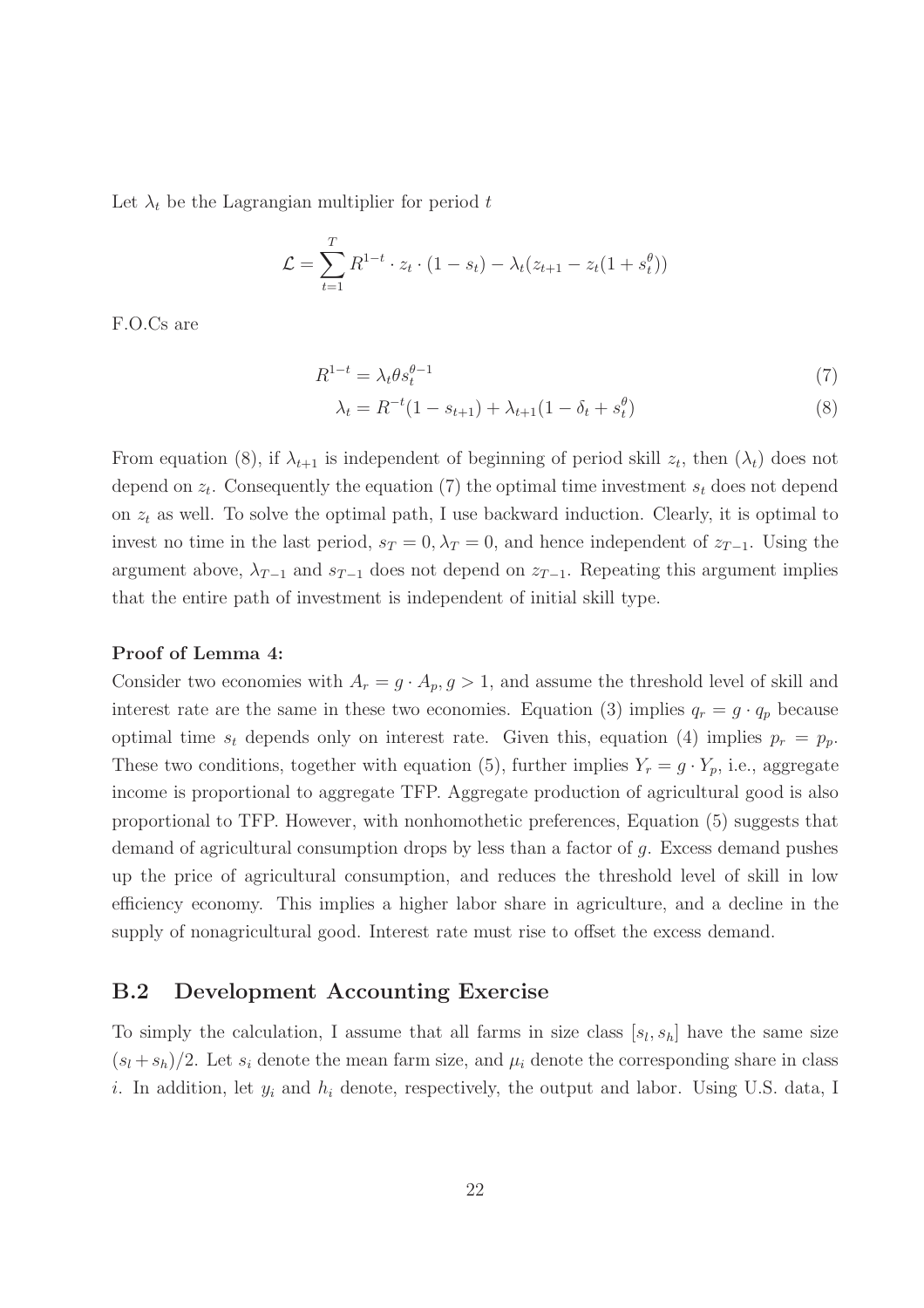estimate the following equations

$$
log ((y/h)_i) = b1 + b2 \cdot log(s_i)
$$
  

$$
log ((hl)_i) = c1 + c2 \cdot log(s_i)
$$

Note that  $y_i$  is measured by the total market sales of goods net of government payments, and  $h_i$  is measured by the sum of farm operators and hired workers. The methodology in U.S. agriculture census assumes one farm operator per farm. Let  $n_i$  note the number of farms with  $h_i$  denote the reported number of hired labor. The total number of worker in size class i is simply  $n_i + h_i$ . For 2007, the estimated coefficients are  $(b1, b2) = (-0.916, 0.548)$  and the  $R^2$  is 93% for the first regression. For the second regression, the estimated coefficients are (c1, c2) = (1.62, 0.058) and the  $R^2$  is 72%. Given size distribution  $\mu_i$  over size class, then aggregate output per worker is computed as

$$
Y = \sum_{i} [(b1 + b2 \cdot log(s_i)) \cdot h_i \cdot \mu_i]
$$

$$
h_i = \frac{(c1 + c2 \cdot log(s_i)) \cdot \mu_i + \mu_i}{\sum_{i} [(c1 + c2 \cdot log(s_i)) \cdot \mu_i + \mu_i]}
$$

where the second equation gives the distribution of workers over size classes.

### B.3 Parameter Values

|  |  | $0.015$ $0.221$ $0.3157$ $0.7842$ $-3.1236$ $4.1693$ |  |
|--|--|------------------------------------------------------|--|

Table 6: Parameter Values

| Age   | $25-34$ 35-44 45-54 55-64 65+      |               |  |
|-------|------------------------------------|---------------|--|
| Data. | $0.09$ $0.17$ $0.17$ $0.23$ $0.34$ |               |  |
| Model | $0.08$ $0.17$ $0.20$               | $0.26$ $0.29$ |  |

Table 7: Time Share by Age of Operator: Model against Data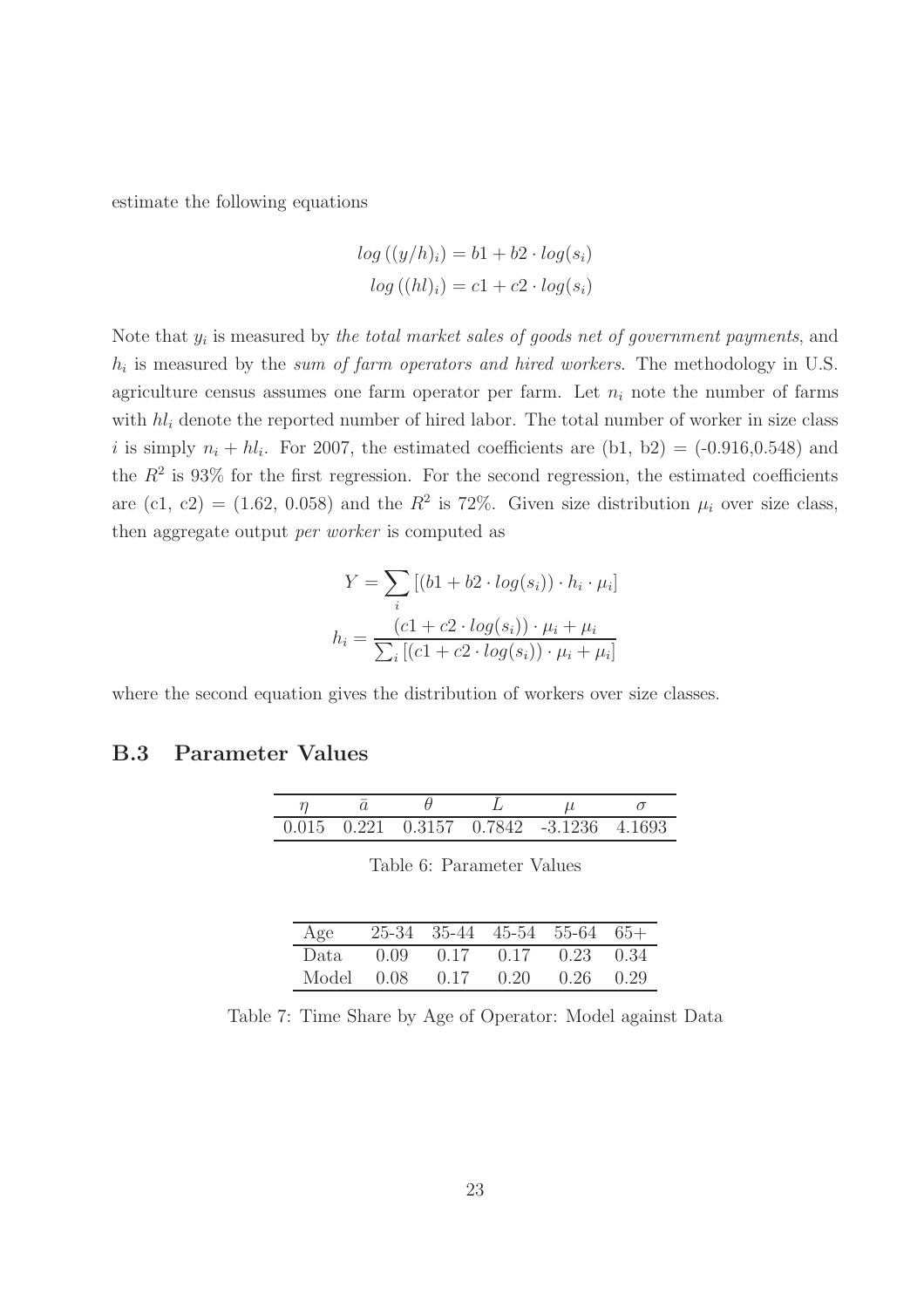

Figure 4: Calibrated Size Distribution



Figure 5: Implied Distribution of Land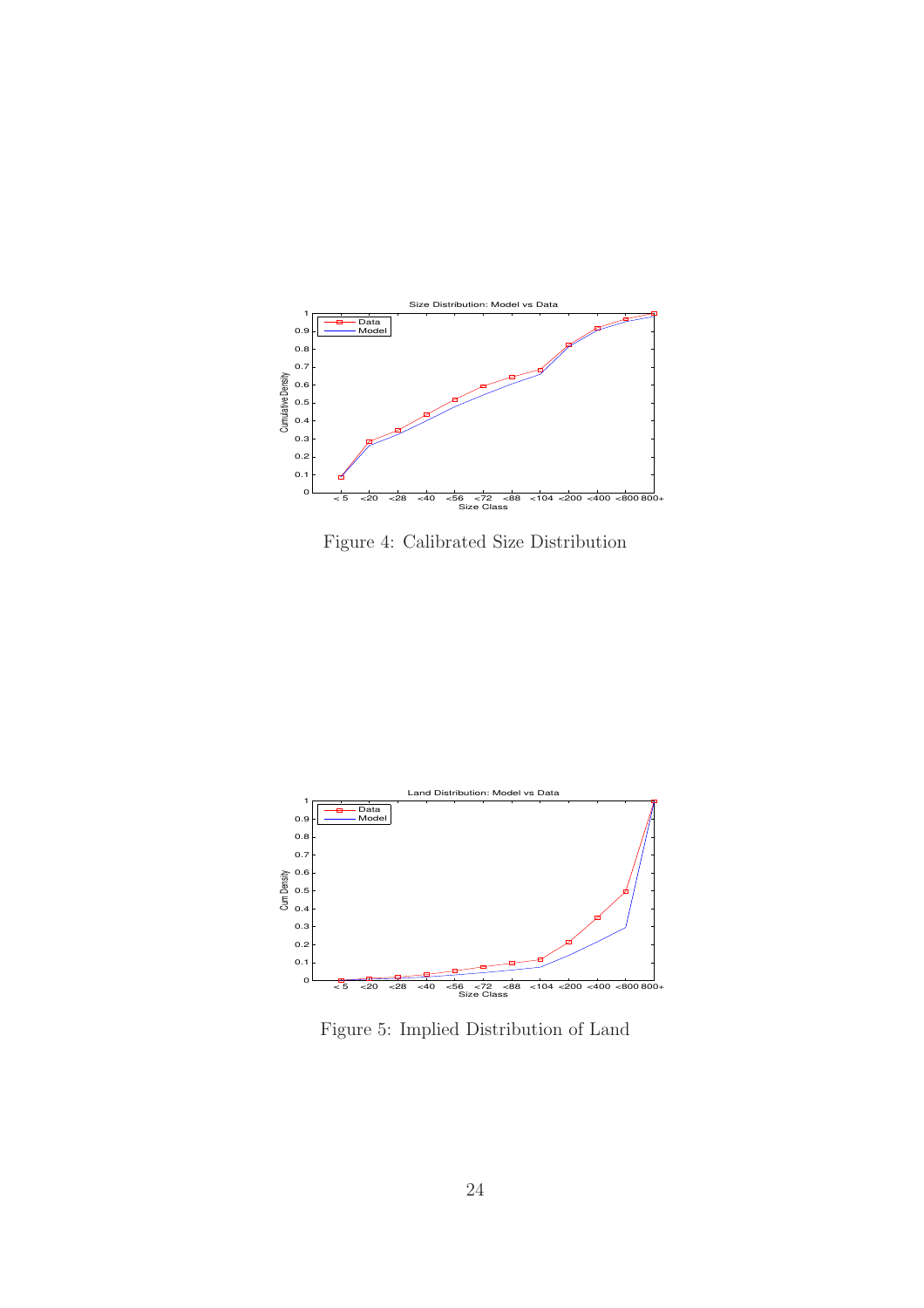### B.4 Model Performances

1. Baseline Model Prediction



Figure 6: Model Prediction Against Data

#### 2. Model without Skill Accumulation

I calibrate  $(\eta, \bar{a}, \mu, \sigma)$  to match: current agricultural employment  $(2\%)$ , long run agriculture employment (0.5%), Mean farm size (198) and coefficient of variation of farm size distribution (0.5). I ask the model to predict for a representative poor country with 4.5 times lower TFP and a 2.1 times smaller land endowment.

| Exg. variable               |         | ryala | mfs |
|-----------------------------|---------|-------|-----|
| L only                      | $3.3\%$ | 1/1.6 | 65  |
| $A$ only                    | 22%     | 1/16  | 20  |
| Both $A$ and $\overline{L}$ | 48\%    | 1/28  | 6   |
| Data                        | 70\%    | 1/51  |     |

Table 8: TFP versus Endowment (No Skill Accumulation)

#### 3. Model with Intermediate Inputs

I set  $\gamma = 0.8$ ,  $\phi = 0.5$  and  $\rho = 0.2$ . For the U.S,  $\pi = 1$ . I choose  $(\eta, \bar{a}, \mu, \sigma)$  to target a 2% current agriculture employment, 0.5% long run agriculture employment, 2% share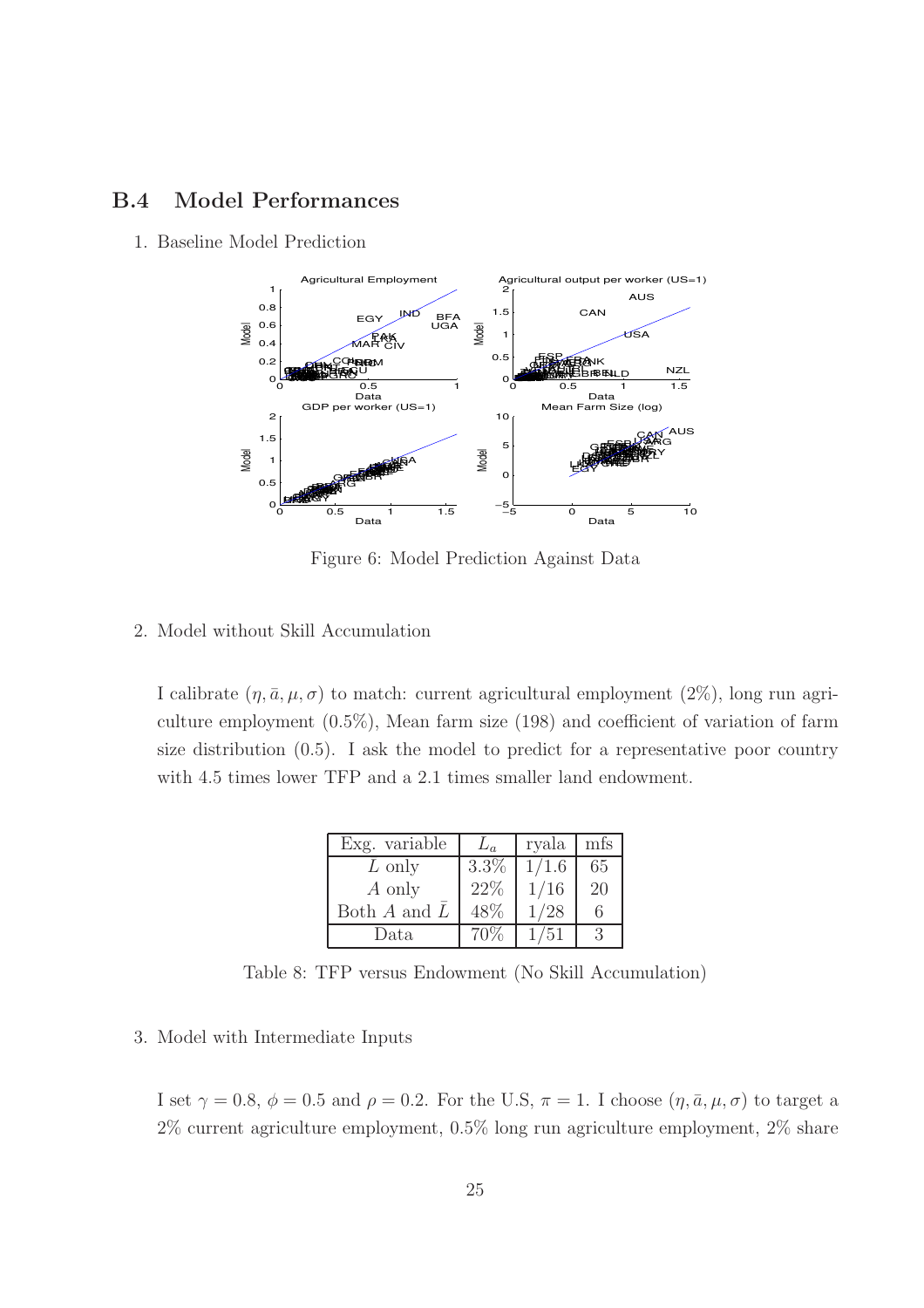of agriculture output of GDP, and the mean farm size. Again I ask the calibrated model to predict equilibrium allocations for the representative poor country, which has 4.5 times lower TFP, 2.1 times smaller land endowment and 3 times higher relative price of intermediate inputs.

| Exg. variable               | $L_a$   | ryala | mfs             |
|-----------------------------|---------|-------|-----------------|
| $L$ only                    | $2.4\%$ | 1/1.2 | 88              |
| A only                      | 29%     | 1/17  | 18              |
| $\pi$ only                  | 3.1%    | 1/1.6 | 135             |
| A and $\overline{L}$        | 34%     | 1/20  | 7               |
| A and $\pi$                 | 49%     | 1/28  | 12              |
| $\pi$ and $\overline{L}$    | 3.6%    | 1/1.9 | 57              |
| A, $\pi$ and $\overline{L}$ | 58%     | 1/33  | $5\overline{)}$ |
| Data                        | 70%     | 1/51  | 3               |

Table 9: TFP versus Endowment (With Intermediate)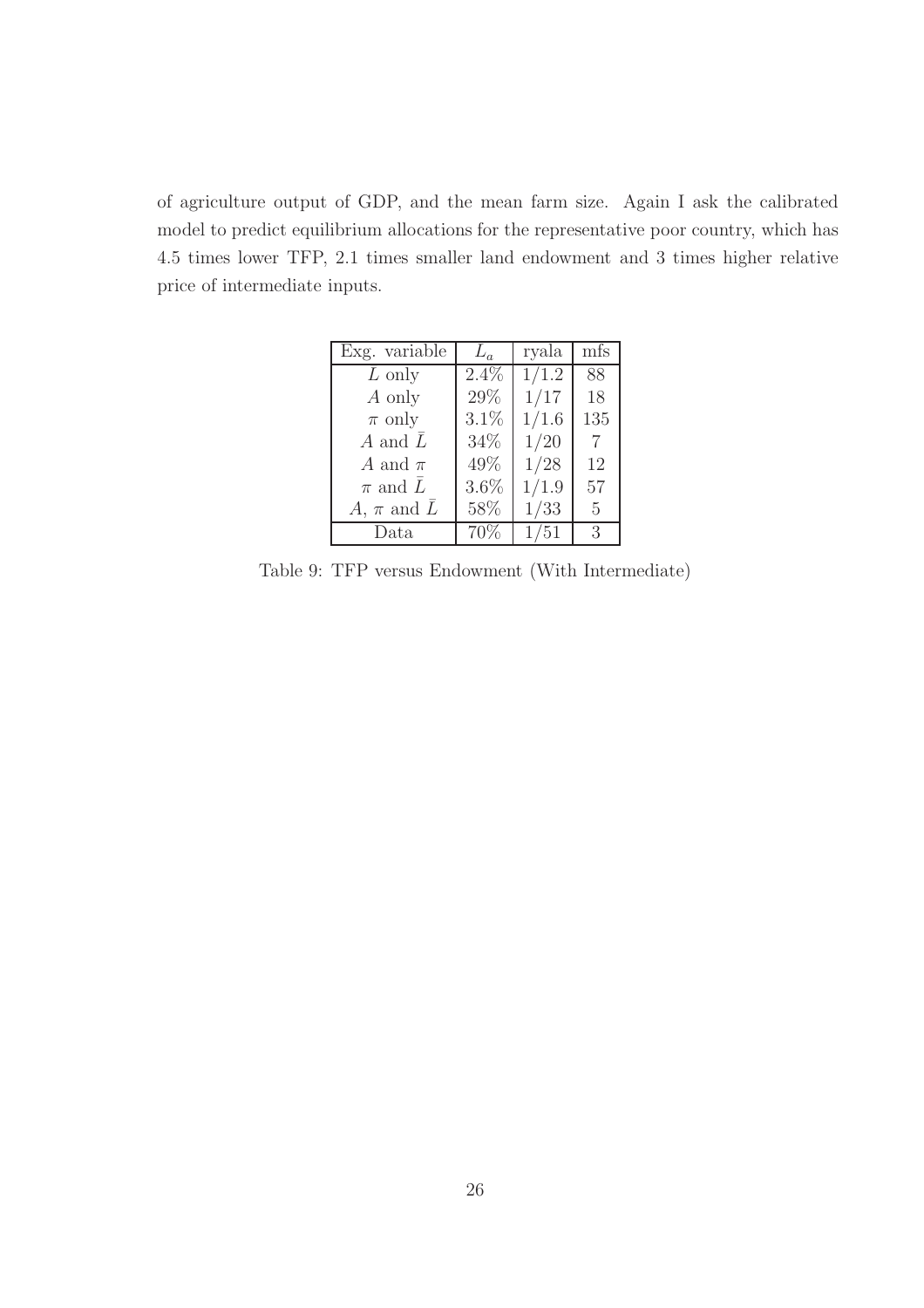#### جابة التصال بين التصال بين التصال بين التصال بين التصال بين التصال بين التصال بين التصال بين التصال بين التصا<br>SriLanka 0.1 0.3 0.5 0.6 0.8 Cumulative Density Burkina Faso Data Model <1 <2 <5 <10 <50 Size Class Ivory Coast 0.6 0.9 Cumulative Density Uganda Data Model c1 ⊲3 <5 <10 <200 <50 <200<br>SizeClass<br>Nicaragua 0.5 0.6 0.9 Cumulative Density Morocco Data Model <1 <2 <4 <10 <20<br>BasClass<br>Pakistan 0.55 0.6 0.65 0.7 0.75 0.8 0.85 0.9 0.95 Cumulative Density India Data Model <0.4 <0.8 <20 Size Class 0.6 0.9 Cumulative Density Data Model <0.5 <1 <2 <3 <4 <5 <7 <10 <20 <50 0.1 0.4 0.6 0.8 Size Class Cumulative Density Data Model eur eta eza er e14 eza eur e140 ezau ezun.<br>SizeClass 0.5 0.6 0.8 Cumulative Density Data Model < 2 < 5 <10 <20 <60 0.4 0.5 0.6 0.7 0.8 0.9 Size Class Cumulative Density Data Model <0.4 <2 <4 <10 <20 <40 <81 <202 <500 0.2 0.5 0.7 0.8 Size Class Tunisia Cumulative Density Dominica Data <5 <10 <20 <50 <100 <200 <500 <1000 <2500 <5000 0.7 0.8 Size Class Cumulative Density Urugay Data <0.8 <1.3 <1.7 <2.1 <4.2 <6.3 <8.4 <12.6 <21 <50 Size Class 0.75 0.8 0.95 Cumulative Density Egypt Data <3 <10 <50 <100 0.55 0.6 0.65 0.7 0.75 0.8 0.85 0.9 0.95 Size Class Chile Cumulative Density Peru Data t <2 <3 <4 <5 <10 <200 <200 <<br>502102086<br>Spain 0.1 0.4 0.7 0.9 Cumulative Density <1 <5 <20 <50 <100 <200 <500 <1000 <2000 <1 Size Class Hungary 0.7 0.9 Cumulative Density Colombia t <2 <3 <5 <10 <200 <500 <500<br>SixeClass<br>Brazil 0.2 0.3 0.5 0.7 0.9 Cumulative Density .<br>Ecuado Data <1 <5 <20 <50 <100 <200 <500 <1000 <2000 <1 Size Class Portugal 0.1 0.2 0.3 0.4 0.5 0.6 0.7 0.8 0.9 Cumulative Density Data <1 <2 <3 <4 <5 <10 <20 <50 <100 <200 <500 <1000<2000 Size Class 0.1 0.2 0.4 0.6 0.7 0.9 Cumulative Density <10 <50 <100 <200 <200 <500 <1000 <5000 <10000 Size Class 0.4 0.6 0.8 0.9 Cumulative Density 1 <2 <5 <10 <50 <100 <200 <500 <1<br> SizeClass 0.1 0.2 0.6 0.7 0.9 Cumulative Density Data <1 <2 <5 <10 <20 <50 <100 <200 <500 Size Class 0.2 0.3 0.4 0.5 0.6 0.7 0.8 0.9 Cumulative Density Data

## B.5 Model Predicted Farm Size Distribution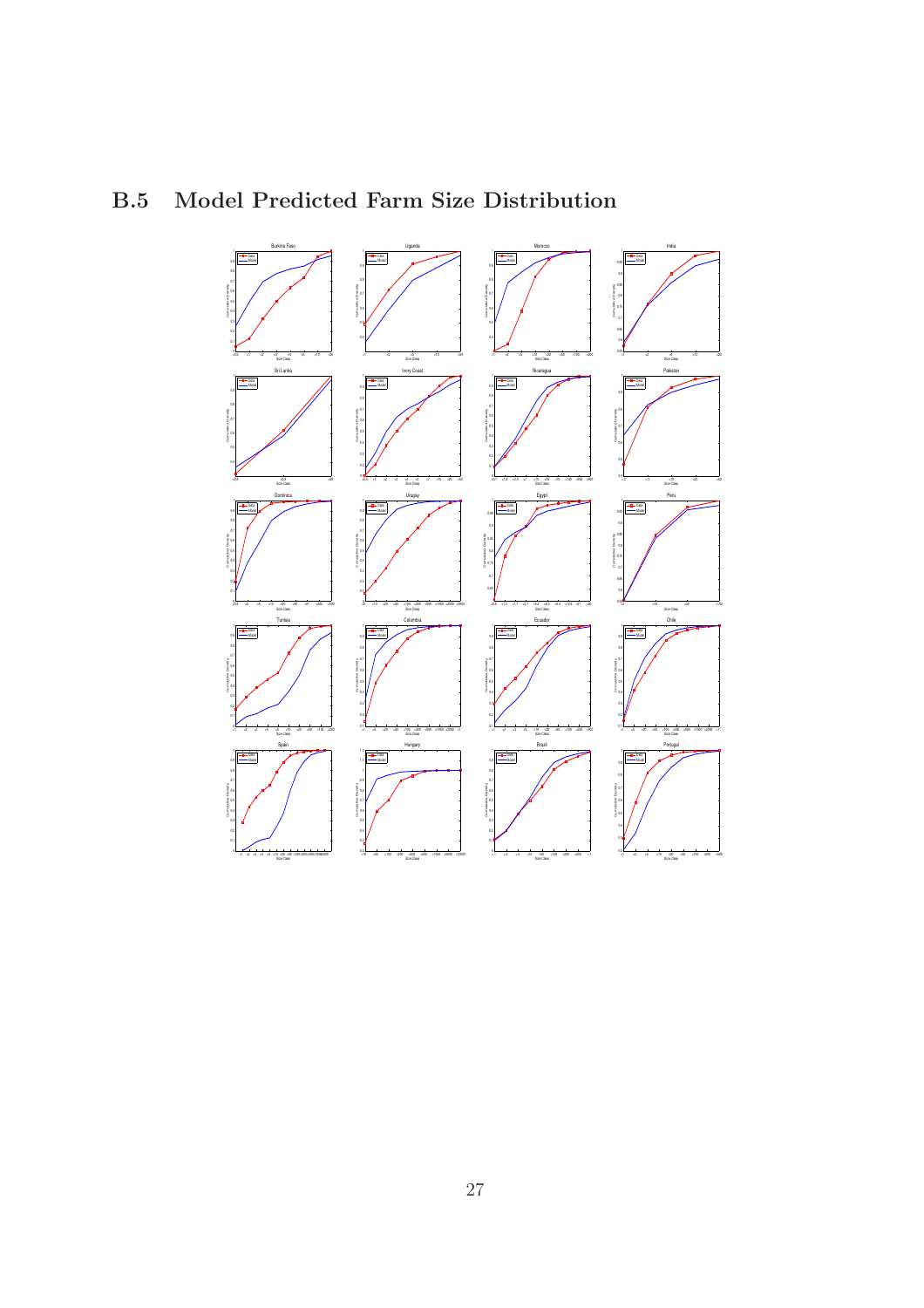

## B.6 Model Predicted Farm Size Distribution